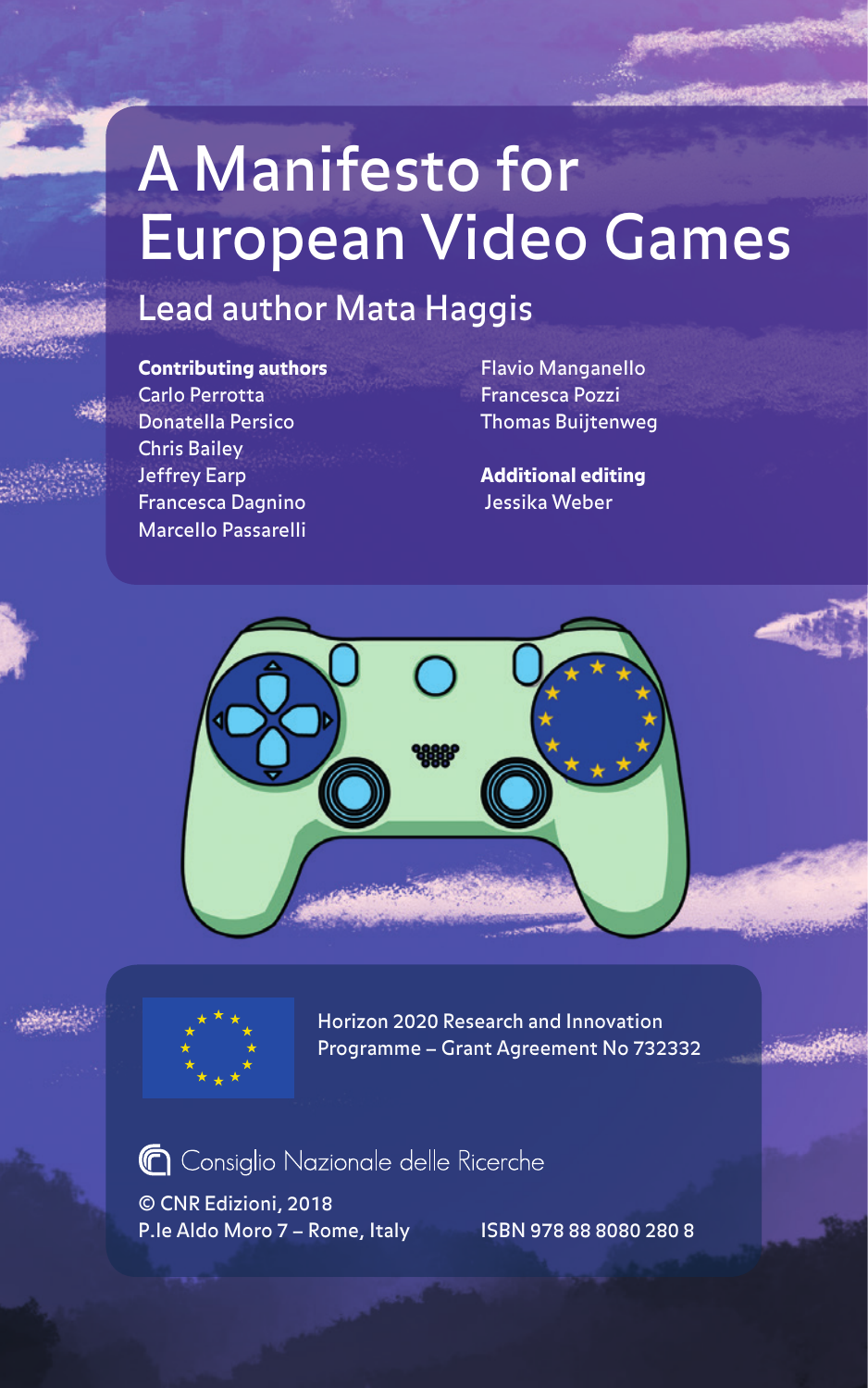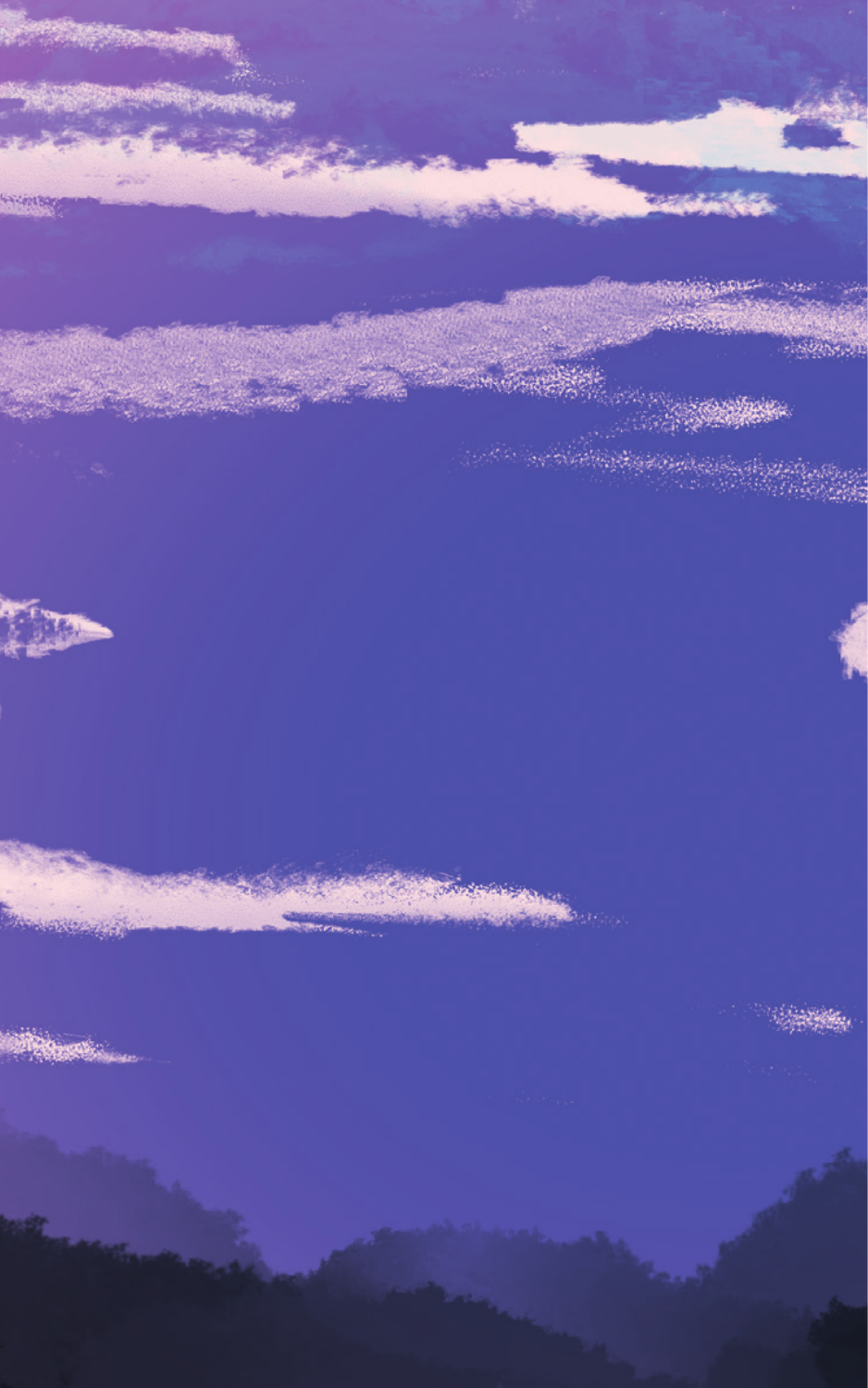## A Manifesto for European Video Games

Lead author Mata Haggis

#### Contributing authors

Carlo Perrotta Donatella Persico Chris Bailey Jeffrey Earp Francesca Dagnino Marcello Passarelli Flavio Manganello Francesca Pozzi Thomas Buijtenweg

Additional editing Jessika Weber

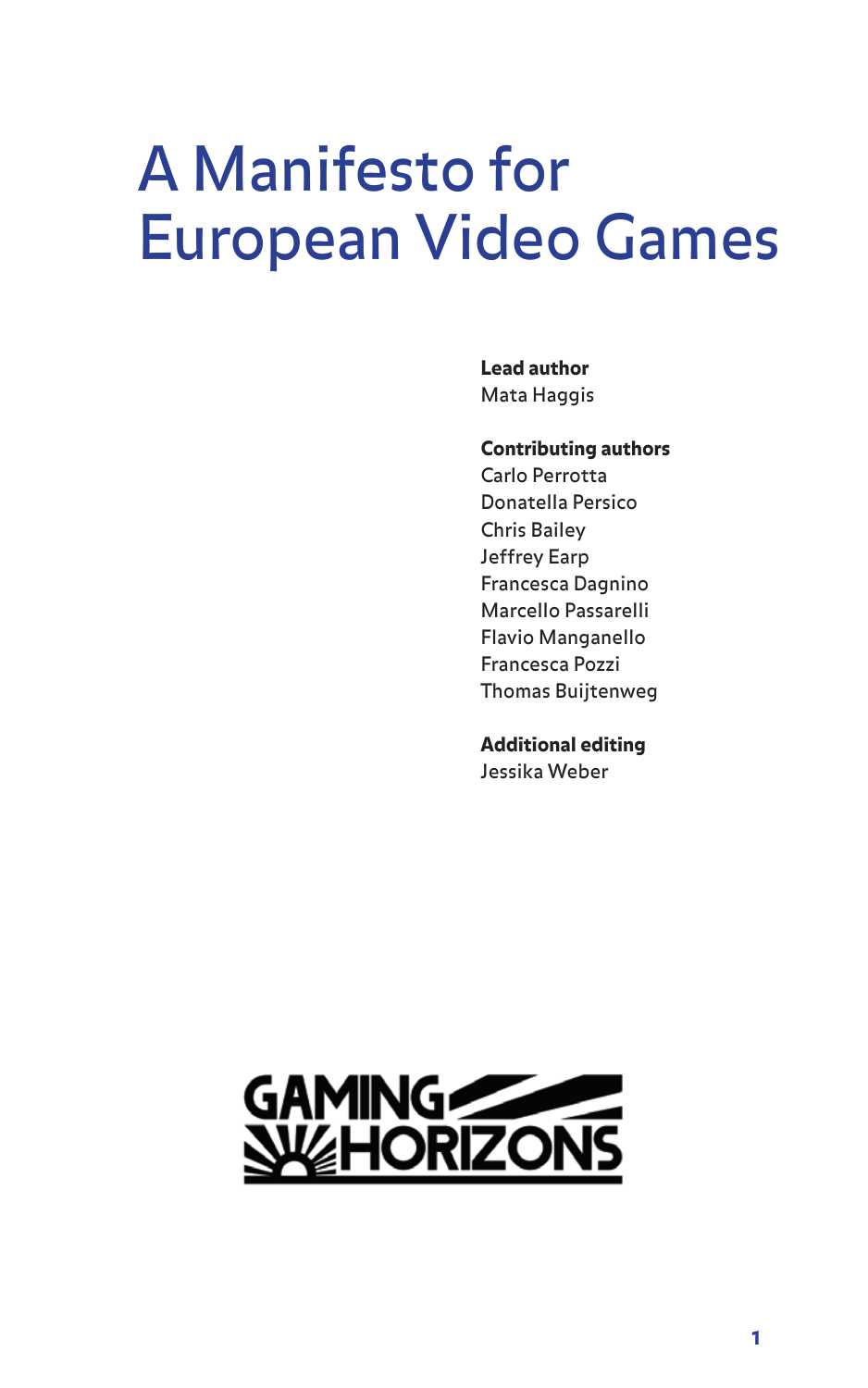# A Manifesto for European Video Games

A

manifesto is always political in nature. The goal is not to politely ask for change, nor necessarily to aggressively demand it, only to show a new path that leads to a better future than the course currently plotted. Change will always hurt the status quo, but social and cultural

change is the only constant of the last half-century, and so policies must be self-aware and open to adaptation or revision too, even when they challenge accepted norms of the past. The mandate of the Gaming Horizons research project was to critically challenge the status quo in video games to potentially foment change. Such a change is to recognise that all types of video games (serious/applied and arts/entertainment, on phones, consoles, traditional computers, or other platforms) are already changing the political, economic, and cultural systems of Europe. These changes, and so this manifesto, need to be implemented by policy makers, but must also be supported and embraced by professional organisations, players, educators, and other stakeholders, if the alreadyubiquitous medium of games is to be used in a way that is most beneficial for European society.

When we ask for change, we implicitly acknowledge the weaknesses of the present. That is not the same as denying the strengths of what we do, where we are, and how we came to be here, but a manifesto explicitly states that the future will not proceed in the most optimal way without conscious effort to change direction. The awareness that change may be needed was part of the origin of the Gaming Horizons research project from which this manifesto has grown, and this manifesto is a confirmation of the outcome that is clear: the notion of 'European video games' has an urgent problem that is not currently addressed at policy-making level or within European culture.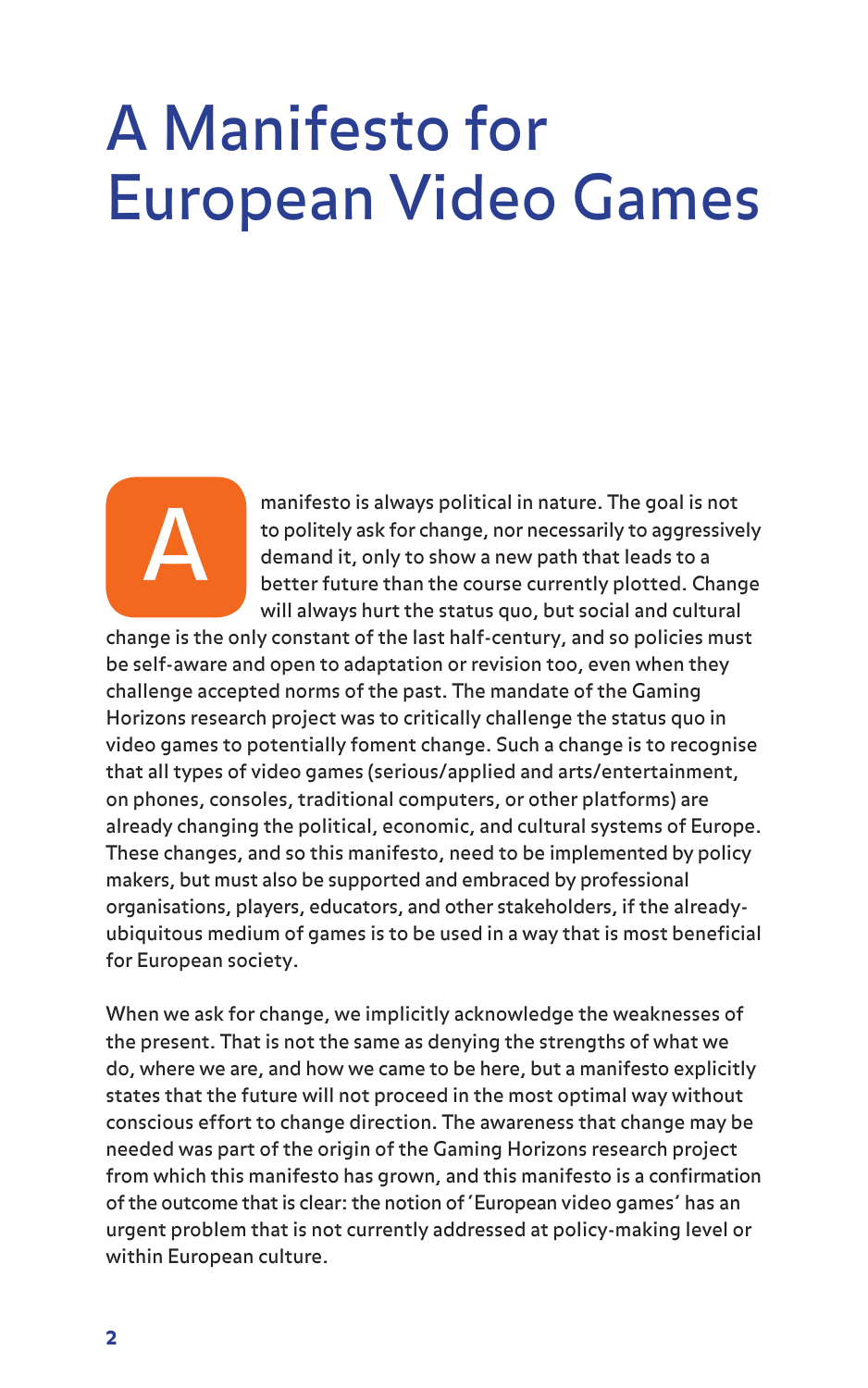It may seem incongruous to write a manifesto about video games: the idea of a manifesto implies importance of the subject matter and, to many, video games appear to be a trivial pastime of no greater or lesser importance than other hobbies such as fly-fishing or pottery. However, neither of those examples has the dramatic impact on our social and cultural life that video games now have: millions of Europeans turn to video games every day for leisure and entertainment, and games are being used actively in classrooms across Europe to teach a broad range of subjects.

The consumption and impact of video games are difficult areas to quantify. The Pew Research Centre in the USA found that 50% of people in America play video games.<sup>1</sup> It also revealed that the majority of respondents (c. 60%) believed that most players were male, but the study found 50% were male, 48% women, and 2% were other genders. Despite the equal balance of genders playing games, only 15% of all men and 6% of all women describe themselves as 'gamers'. Such imbalances between perception and self-identification mean that studies of 'gamers' are likely to encounter numerous challenges and potential inaccuracies, depending on the delineation of the studied audience. Video games are often compared to the film industry and, if we consider that 51% of people in the US and Canada go to the cinema less than once per month and 29% never go at all<sup>2</sup>, the cultural importance of video games in the lives of everyday citizens becomes increasingly non-trivial. When it is additionally considered that video games generated over €85bn in revenue in 20173 (other estimates have been significantly higher), and that this is a medium which demands active participation rather than passive consumption, the matter of video games becomes a clear and urgent area for attention and structured policy.

To bring about change, there needs to be agreement on the location from which we start. We propose five **Foundational Statements**, from which past and future policy can be critiqued and developed. This manifesto stands on the shoulders of the many game developers, researchers, critics and journalists, educators, and players who have contributed, and who still are contributing, to a growing body of evidence and to a lively, multifaceted 'gaming discourse'. It is built on the foundation of the already existing knowledge-base on gaming, viewed simultaneously as a cultural medium, a collection of technologies and an educational opportunity. The recommendations and claims are underpinned by empirical research we reviewed<sup>4</sup> and the communities whose voices we listened to in our interviews<sup>5</sup> and stakeholder workshops.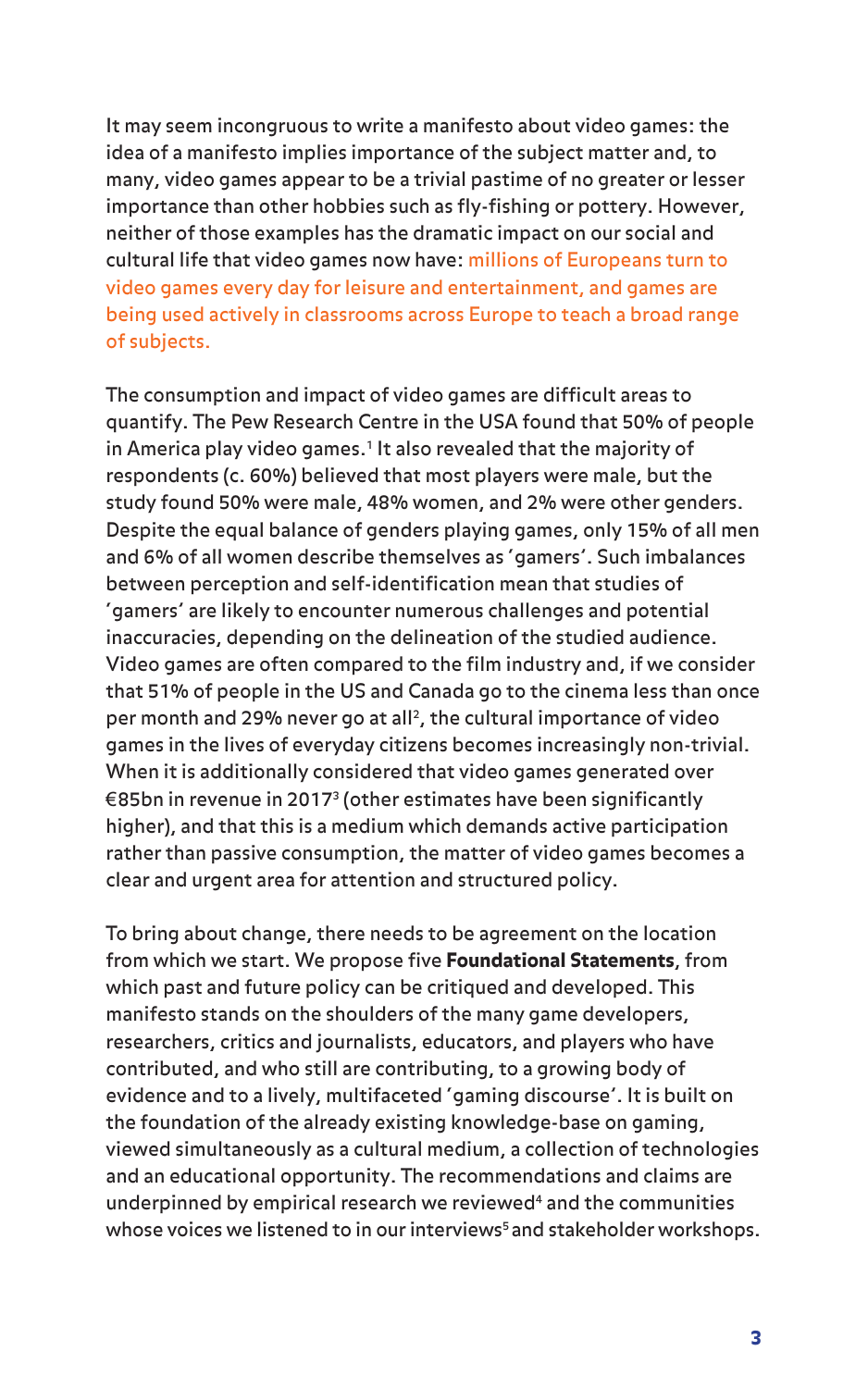Academics generally avoid writing manifestos. We are more accustomed to measured statements describing overall fields and trends rather than giving direct advice, but there are examples that have inspired this work both in themes and tone. Some influences include:

- > The 'post-structuralist' line of enquiry that explored cultural production and experiences, redefining the roles of users, audiences and creators in the current, increasingly hybrid and 'mediatised' cultural landscape. This includes influential authors, from Richard Hoggart to Sonia Livingstone;
- > Feminist studies, from Donna Haraway to Judy Wajcman, that have challenged gendered, patriarchal notions of technology, and proposed new, thought-provoking conceptualizations that valorise the historically underrepresented views of women, queer communities, and minorities in general;
- > The tradition of 'play studies' that goes from the seminal insights of Johan Huizinga and Roger Caillois to more recent contributions such as Mary Flanagan's work on critical play and the role of social values in technological design.

Like us, these writers saw an urgency created by the changing themes and media of modern society. The Foundational Statements and recommended **Actions** in this manifesto are based on thousands of hours of research. As with the writing of those that influenced us, this manifesto's certainty and vigour should not be mistaken for a lack of empirical foundations.

- 1 Duggan, M. (2015, December 15). Gaming and Gamers. Retrieved November 22, 2017, from http://www.pewinternet.org/2015/12/15/gaming-and-gamers/
- <sup>2</sup> MPAA. (2017). Theatrical Market Statistics 2016. MPAA. Retrieved from: http://www.mpaa.org/wp-content/uploads/2017/03/MPAA-Theatrical-Market-Statistics-2016\_Final-1.pdf
- <sup>3</sup> McDonald, E. (2017, April 20). The Global Games Market 2017. Retrieved November 22, 2017, from https://newzoo.com/insights/articles/the-global-games-market-will-reach-108-9 billion-in-2017-with-mobile-taking-42/
- <sup>4</sup> Persico, D., Bailey, C., Buijtenweg, T., Dagnino, F., Earp, J., Haggis, M., Manganello, F., Passarelli, M., Perrotta, C., Pozzi, F. (2017). Systematic Review and Methodological Framework. Gaming Horizons Deliverable D2.1. Retrieved from www.gaminghorizons.eu
- <sup>5</sup> Persico, D., Dagnino, F., Earp, J., Manganello, F., Passarelli, M., Pozzi, F., Haggis, M., Buijtenweg, T. Perrotta, C., Bailey, C. (2017). Report on interviews with experts and informants. Gaming Horizons Deliverable D2.3. Retrieved from www.gaminghorizons.eu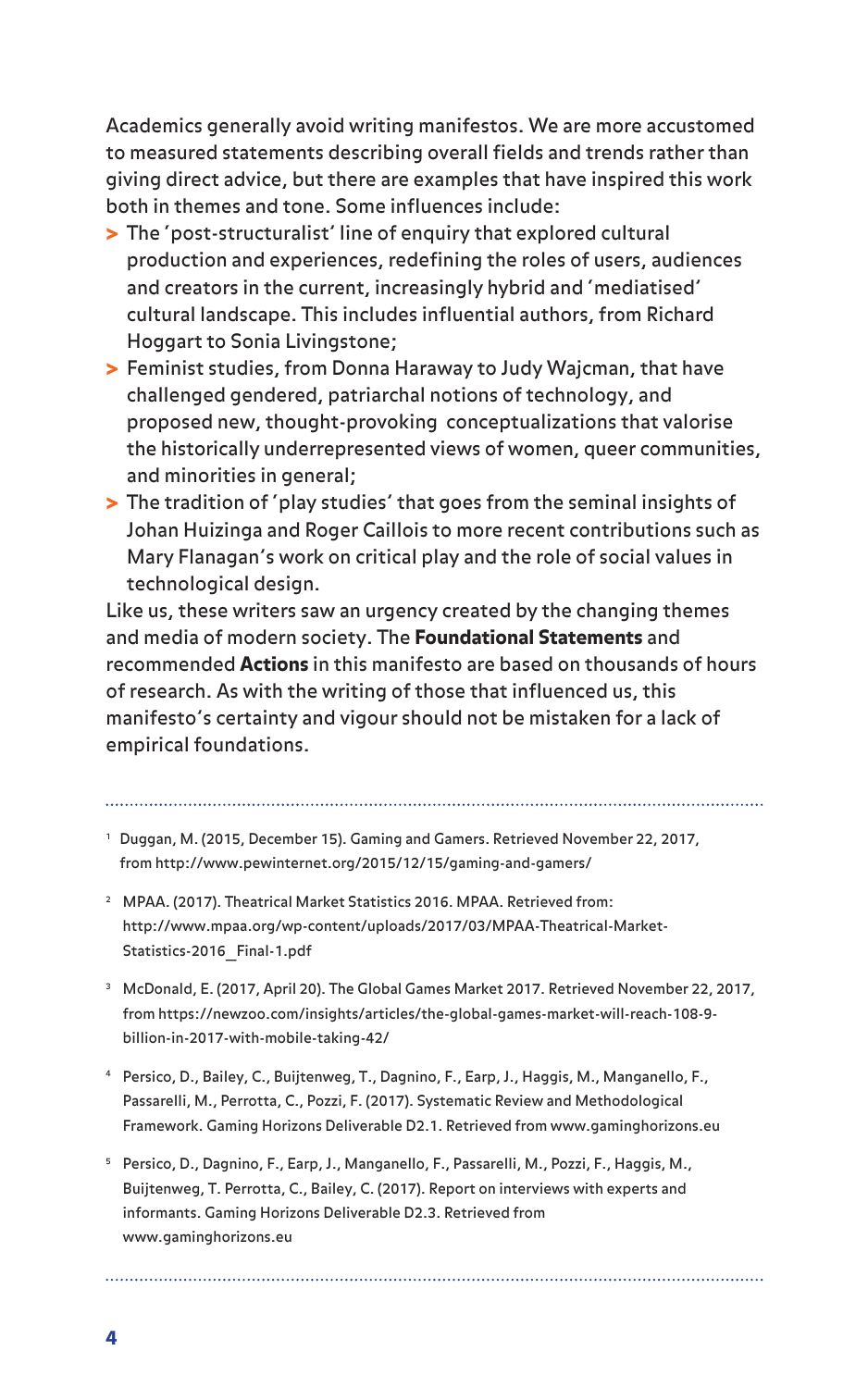### Foundational Statement 1

Playfulness is a primary, unintentional, and atavistic route to learning

Playing is an action through which we engage and learn about ourselves and the world around us. In the classical view of education, play is treated as the activity of the immature, of children, something to be shunned when structured learning begins. In this manifesto we assert that playing is entwined with learning, always has been, and that interactive media is returning us to an active state of engagement with learning materials in a playful manner. This is not the rote learning and regurgitation of facts, an approach so deeply embedded in orthodox educational practice that it persists in many quarters to the present day. Instead, it is learning for a generation that has unparalleled access to vast seas of information and must come to terms with that ever-shifting immensity. Playing is not by default 'trivialising'6 the themes and topics that may be addressed, no more than books or films are by default trivialising their subjects.

Isolated data has little value, and locating information is as natural to young people as reading is to previous generations. Modern education still needs to provide a foundation of knowledge, but the urgent need is for skill in interpretation, understanding context, evaluating the worthiness of an answer, and finding the right questions. These are the crucial modern skills needed to become active, confident, and competent members of a digital society. These are skills of pathfinding and exploration, not of re-treading worn paths of knowledge transmission and reception. The 'Dublin Descriptors', a reference framing of healthy learning used by many educators, 'are phrased in terms of competence levels'7. Here, developing 'lifelong learning skills' takes precedence over performance in a single exam. Playfulness is a form of exploration and it does not mean that, in the course of a game, no facts are learnt along the way: players learn the information that they need to advance in the game world and constantly test its relevance and validity. If the data does not fit the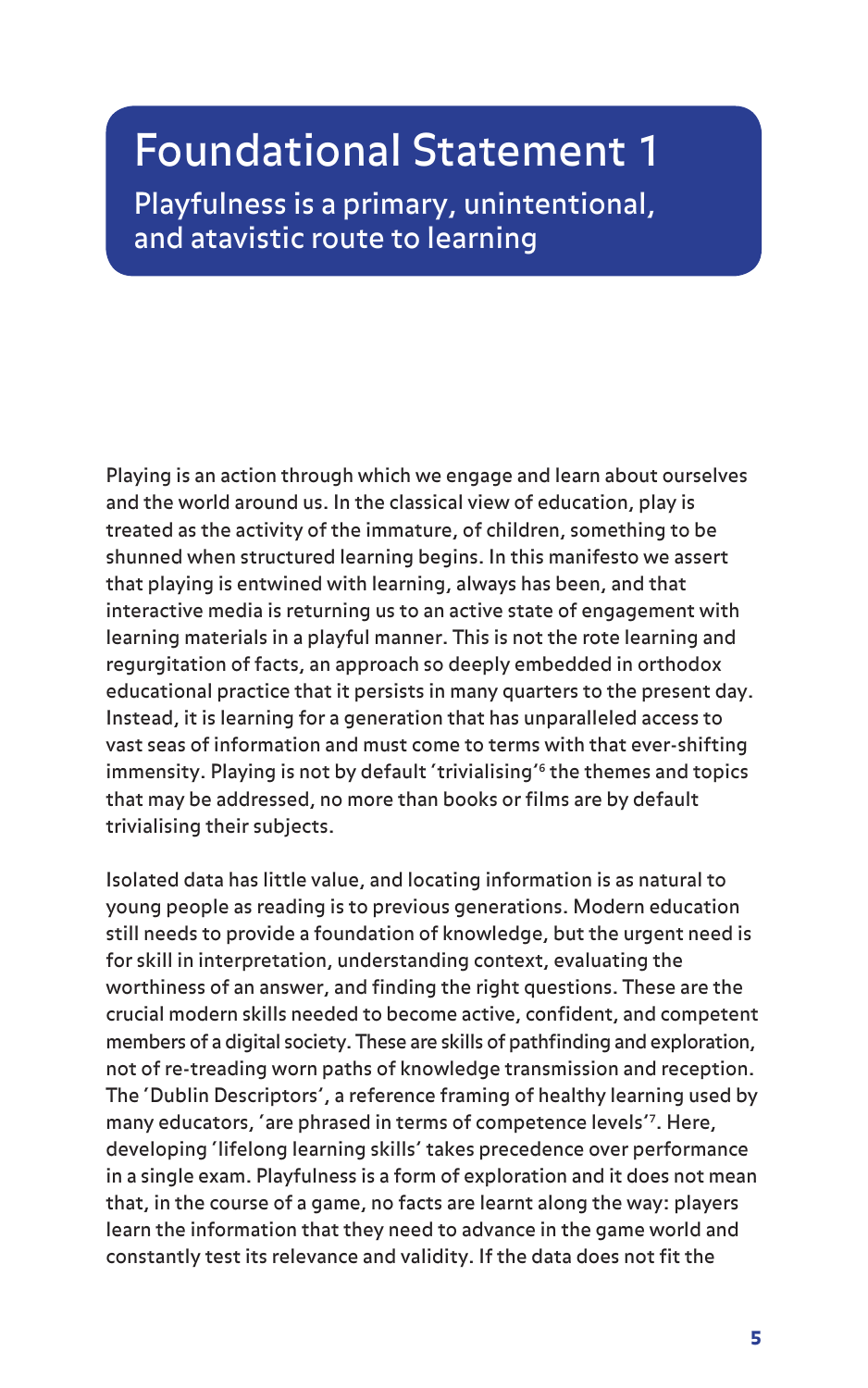observable conditions of play, then it will be evaluated to be of lesser or no importance, and so active, contextualised information processing becomes a dominant paradigm of playful learning and sits in sharp contrast with spoon feeding pre-structured lessons. It may feel deeply uncomfortable to rely on playfulness as a driver of learning but, in an age where disruptive technologies breed discomfort at a regular pace, we have a responsibility to weigh up our own discomfort against the needs of people to find ways to negotiate shifting realities.

This is not new. Playfulness has always been part of us, and may be closely related to the success of our species. Embracing our playful nature may be the only method of surviving the tide of information that flows around both us and future generations.

6 Manning, S., & Murphy, S. (2017, December 03). 'Abusers will get off on this stuff': Sony under fire for 'repulsive' video game Detroit: Become Human which shows girl, 10, 'beaten to death by her father' among a host of child abuse and domestic violence acts players watch. Retrieved December 05, 2017, from http://www.dailymail.co.uk/news/article-5140165/Detroit-Humanvideo-game-branded-repulsive.html

7 European Commission. (2015, August 10). ECTS Users' Guide. Retrieved November 28, 2017, from http://ec.europa.eu/education/ects/users-guide/glossary\_en.htm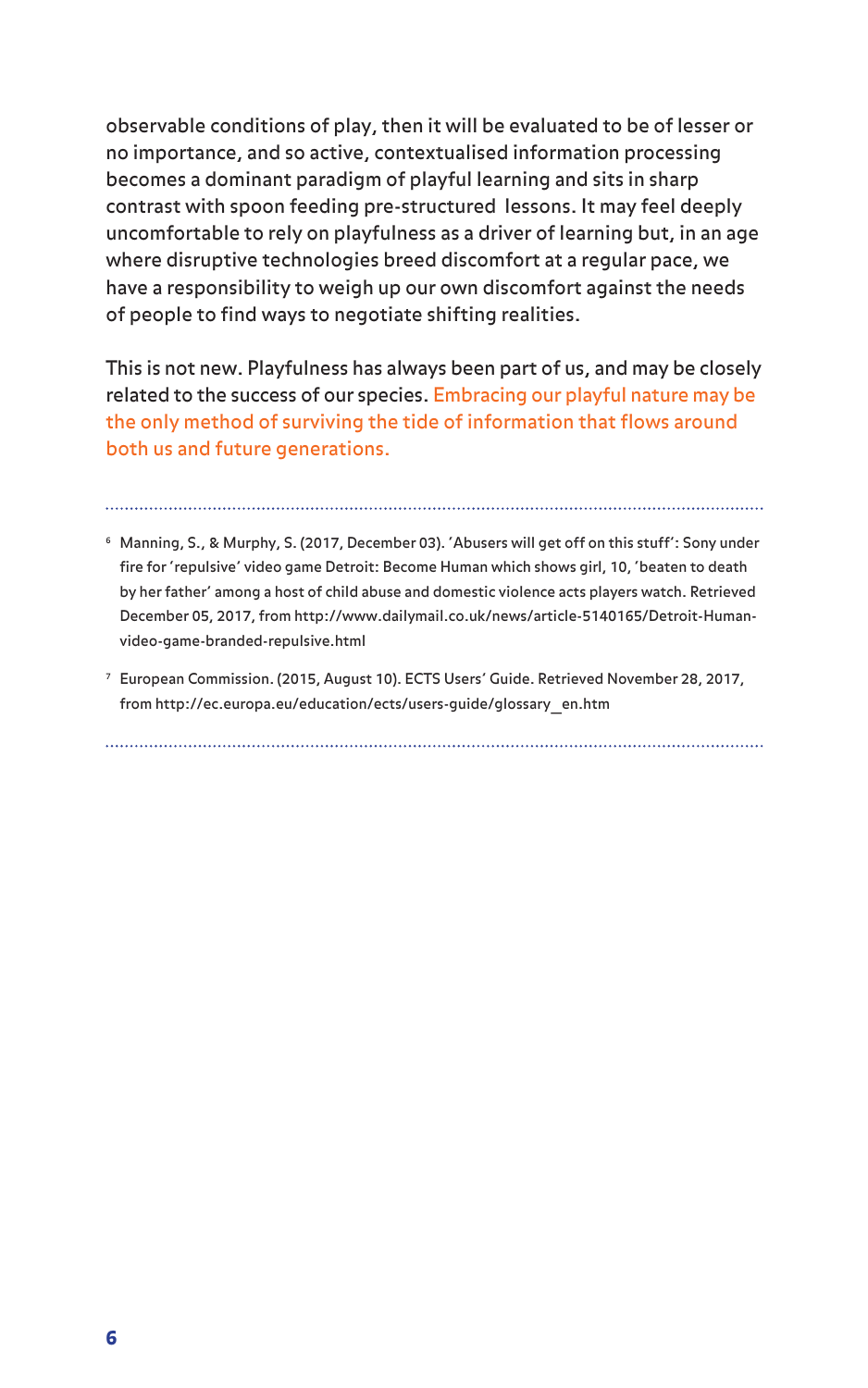### Foundational Statement 2

All video games can improve or harm the lives of their players, regardless of type or authorial intentionality

To play is to be open to transformation. All games can be good for you, whether they were made with that purpose or not, and equally all games are capable of damaging the well-being of their players. In Gaming Horizons, we have repeatedly found that players, developers, educators, researchers, and policy makers have doubts about the motivating power of intentionally didactic games and their capacity to meet expectations. At the same time, we have encountered transformative prosocial impacts of (physical and digital) social networks, meaningful stories, historical insight, and cultural understanding that have come from video games which appear to be antisocial in their treatment of, for example, violence. An emblematic example is the science-fiction series *Assassin's Creed*, which is set in a variety of real-world historical periods and locations. This game features a character who brutally kills opponents from a competing secret organisation. The graphics are highly detailed and the audio-visual treatment is realistic, making the deaths visually impactful. At the same time, however, the game series has inspired many players to learn about the Italian Renaissance, and some to even visit the real-world locations. The appeal of its historical settings is consciously acknowledged by the developers: the latest iteration offers a 'Discovery Tour' mode, without any combat, focused on exploring the history and rituals of Ptolemaic Egypt. Other examples reported by Gaming Horizons interviewees include development of spatial reasoning through *Antichamber*, teamwork skills fostered via *League of Legends*, and physics concepts acquired by playing Portal. These are just a few of the many prosocial outcomes and personal stories from games that, at a cursory or disengaged inspection, appear antisocial. The range and effectiveness of positive changes that can flow from playing such games is the lived reality of players, but currently is largely ignored by the worlds of research and policy making.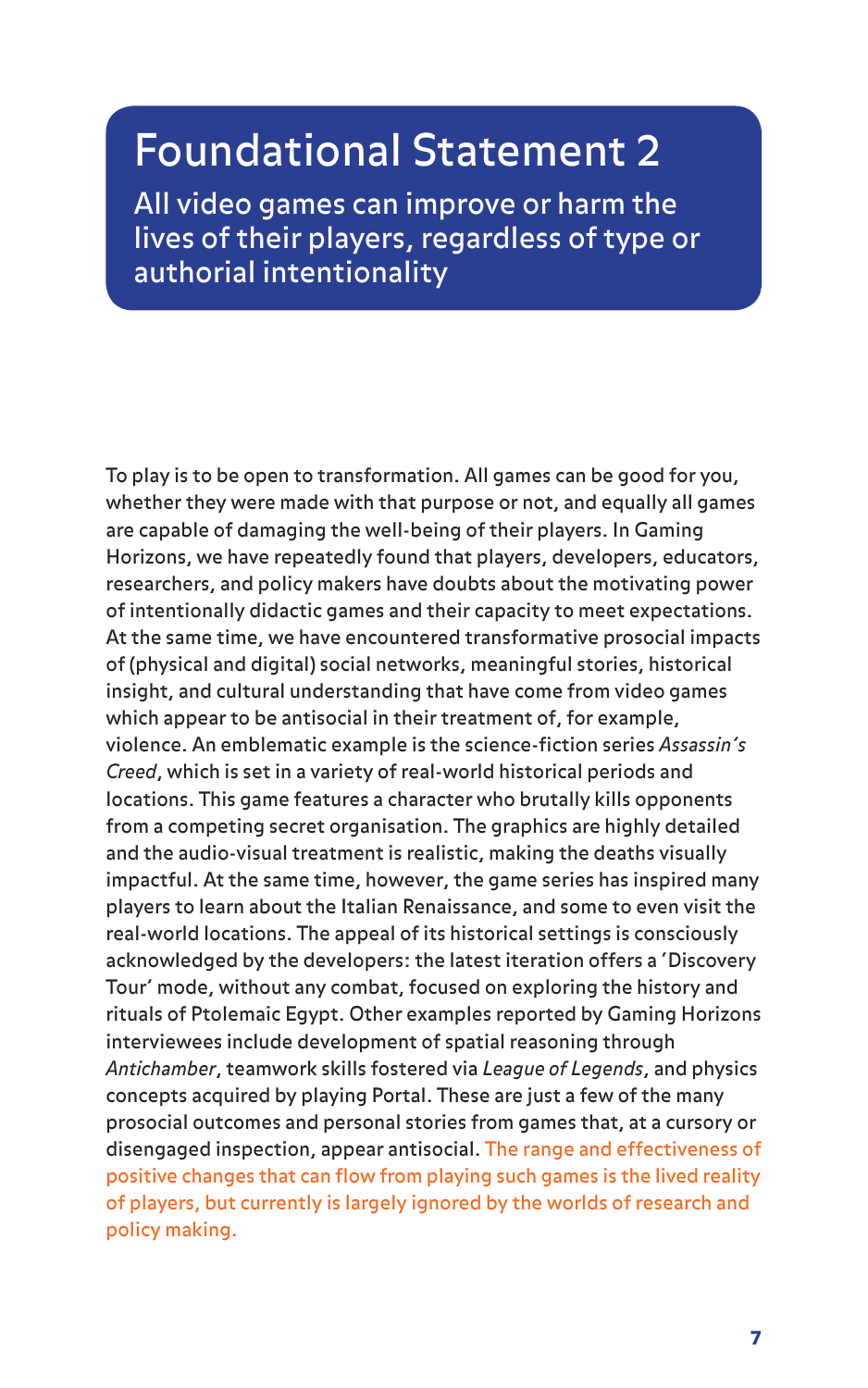Likewise, with the potential for change comes the possibility that games can also have negative impacts on players. Dark design patterns, intended to addict players and extract financial value from them (either directly or through marketing), concern many stakeholders. These are not just opportunism; they also reflect the pressure of surviving in the hyper-competitive games market, which is constantly pushing developers in the direction of potentially abusive mechanics. Even some educational games, built with the intention of fostering only healthy change, can confuse players with flawed rule-sets or unengaging design, interactions, or aesthetics, preventing any real transfer of knowledge or behaviours to their daily lives. Back in the 1990s, Elizabeth Christopher expressed her doubts about a serious game she reviewed: 'it was too elaborate for the amount of learning players were likely to derive. It appeared they were in danger of becoming more confused than enlightened!<sup>'8</sup>. Twenty years later, it is still easy to find serious games that match her experience.

Despite worthy intentions, many educational/training games (often referred to as 'serious' or 'applied' games) disappoint through the lack of quality in production and failure to engage players beyond the mandatory time spent on them in a classroom. These and other flaws can mean the intended outcomes often fail to materialise and so return on investment, educationally and economically, is low.

Like pro-social outcomes, negative outcomes of play are also possible for all types of games, regardless of the pro- or neutrally-social intentions of the developers. The lofty possibilities of games to improve the lives of players should be tempered with the knowledge that change is not always positive. The real driver pushing towards that change is the actual game experience, and not whether a specific game is intended, or categorised, as being a creative/artistic or entertainment game, or a serious or applied game expected to achieve certain outcomes. The delineation between these is blurred and a matter of design priorities at best, or merely a lens intended to garner funding at worst. What matters more is the ultimate impact on players generated through gameplay, and each game can have a transformative value for each player, regardless of notional 'game type' or what the developers intended that outcome to be.

<sup>&</sup>lt;sup>8</sup> Christopher, E. (1998). The Great International Management Games Competition. In Rolfe, J., Saunders, D., & Powell, T. (1998). Simulations and Games for Emergency and Crisis Management: The International Simulation and Gaming Research Yearbook (pp.203).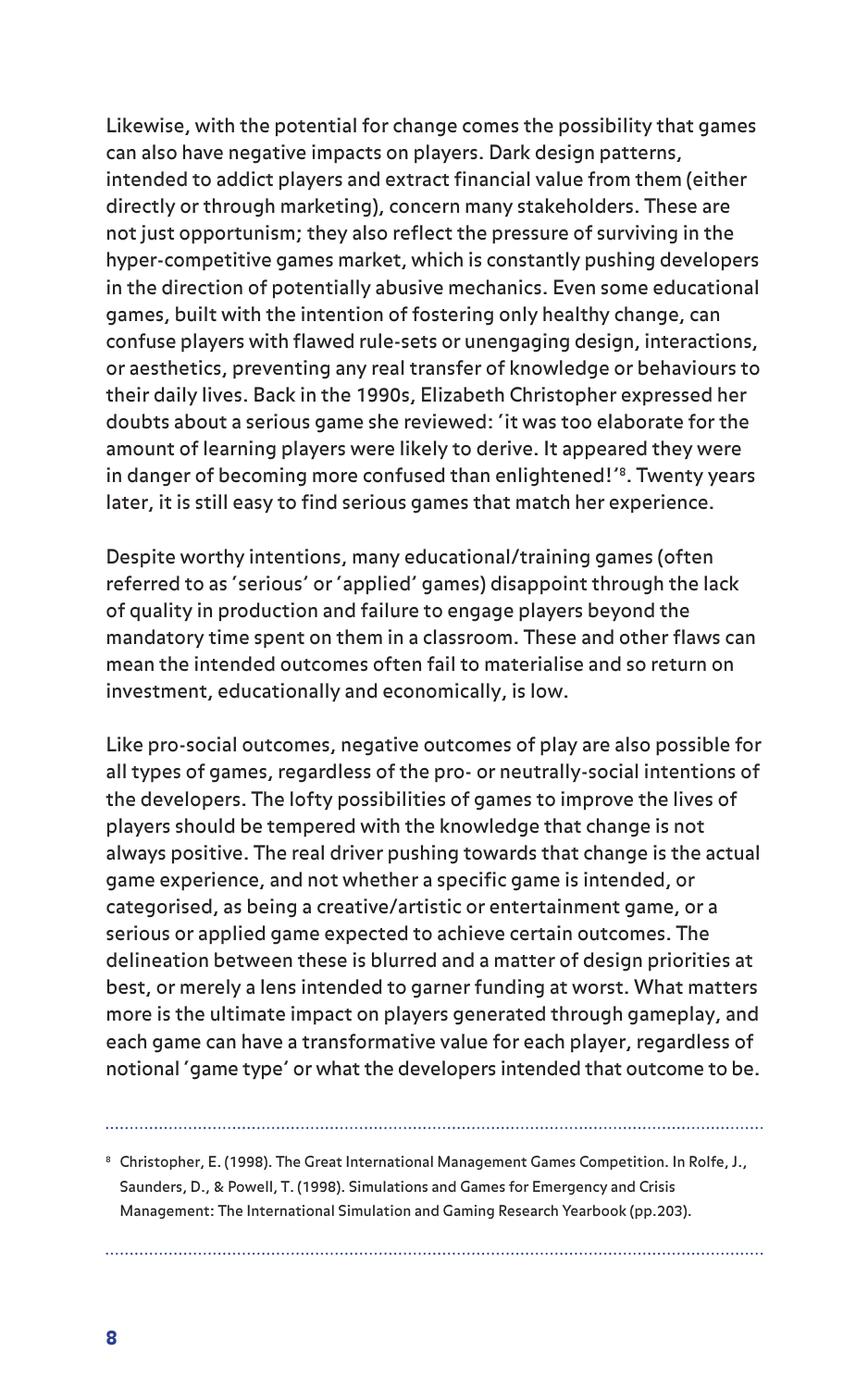### Foundational Statement 3

Playing for its own sake is a worthwhile activity

Statement 1 emphasized the importance of playing for learning, and Statement 2 further examined the transformative power of games. However, while keeping this potential in mind, we should not conceptualize these as the end goal of gaming. Understanding the transformations of 'play' into 'value' is important; however, this manifesto should not be understood as a Neoliberal call to instrumentalise play into a quantified 'value'. When games are only seen as part of a binary, such as working for-or-against economic interests, then their wider value is lost. If they are viewed as only the products of engineering and toolsets, detached from the contributions of the social sciences and the humanities, then they become a treadmill to force their players along a homogenising path of production, in the belief that productivity is the highest goal for all citizens. This has been especially noticeable in the trend for the 'gamification' of workplaces, which has often resulted in a shallow exploitation of game mechanics for the purposes of increasing employees' productivity. This outcome-oriented approach devalues people and ignores that cultural wellbeing is essential to raising living standards.

Political and economic harmony cannot dominate cultural expression without sacrificing the happiness of citizens. Players know that the true goal of a game is simply to engage with it, exploring its rules to find their own satisfaction. For some players, the high score will be what satisfies them, but others may desire to learn every detail of a virtual world; by the terms of production the former player has 'won', but the second player will be more engaged with the wider environment. Seeing games as only valuable when they are instruments of learning, as on-ramps to economic production and not as artistic or cultural artefacts, strips them of their wider worth for players and society.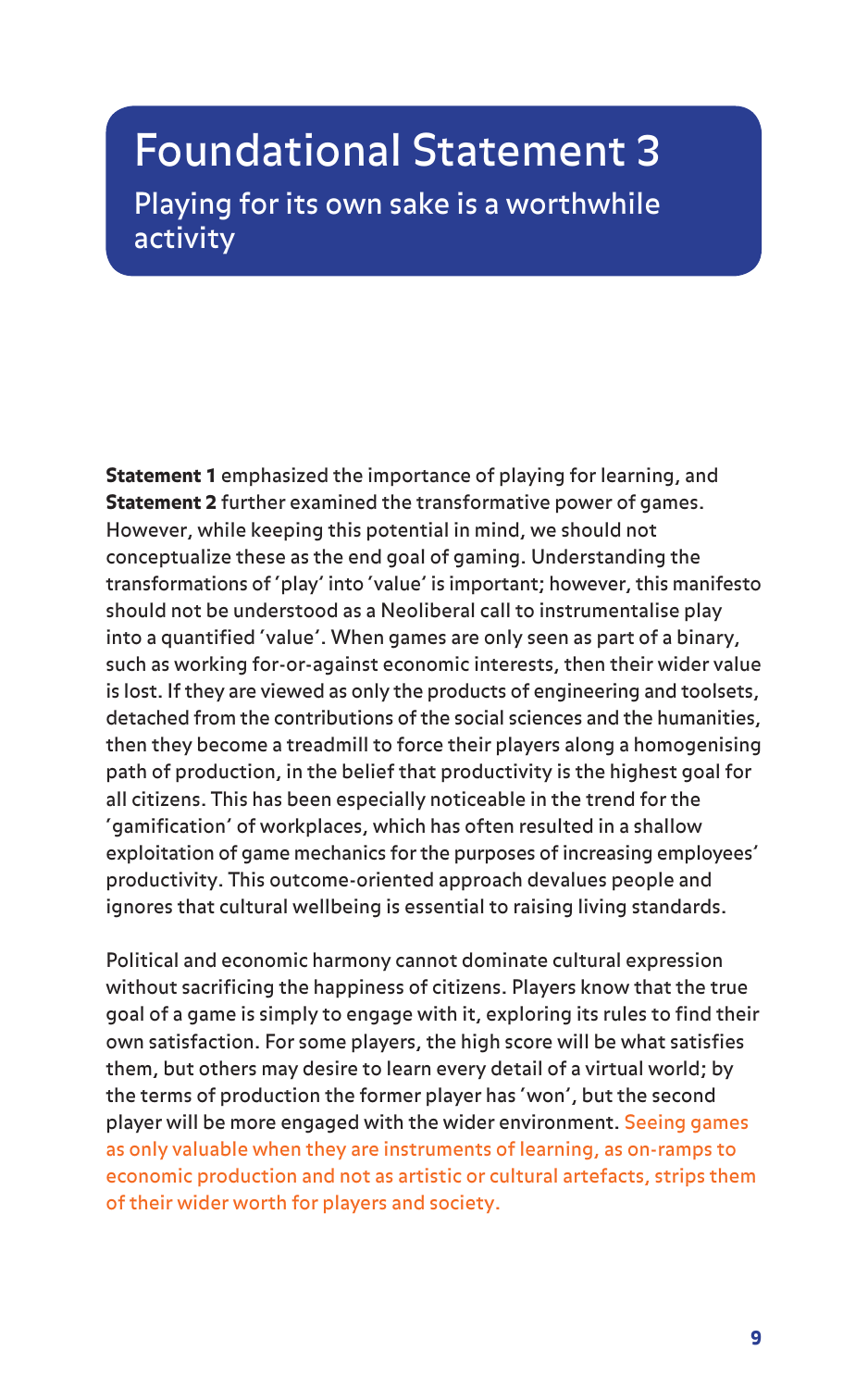### Foundational Statement 4

All types of video games are already part of the wider discourse of our self-reflexive society

There is no act that is not political in nature. Every action and choice made by a person is, in some way, a reflection of their social context and personal history. Many actions which appear, or are claimed, to be apolitical are instead made in support of the dominant discourses of society, and actions of rebellion are counterpoised to social norms. The creation, consumption, and analysis of video game artefacts, communities, and experiences are not exempt from this.

Games, like other media, offer insights into who we are. The historical dominance of heterosexual, cisgender white men as the lead characters in games does not reflect the make-up of society or the player population, but it does reflect elements of patriarchy, colonial legacies, and classical myths that maintained popularity in the 20<sup>th</sup> century. This dominance, which has begun to wane somewhat in recent years, is symptomatic of the world in which these games were created. The stories we tell reflect our identities. Unintentional restatements of patriarchal social structures, post-colonial privilege, and socially normative identities reflect a society that is still struggling to assimilate the lessons of the 20<sup>th</sup> and early 21<sup>st</sup> centuries.

While many games have intentionally avoided overt political sentiment (and in doing so have unintentionally reinforced the orthodoxy of mainstream culture), some have embraced it. In the early 2000s, online games made by individuals or small teams would often add elements of social commentary, such as satire of American politics. This also occurred in the 1980s 'homebrew' game development community. The lack of archival or widespread study of these games, many of which were released only in online forms or on analogue media with its attendant propensity for deterioration poses a serious risk: that we will lose a social heritage similar to the early decades of the comic book industry.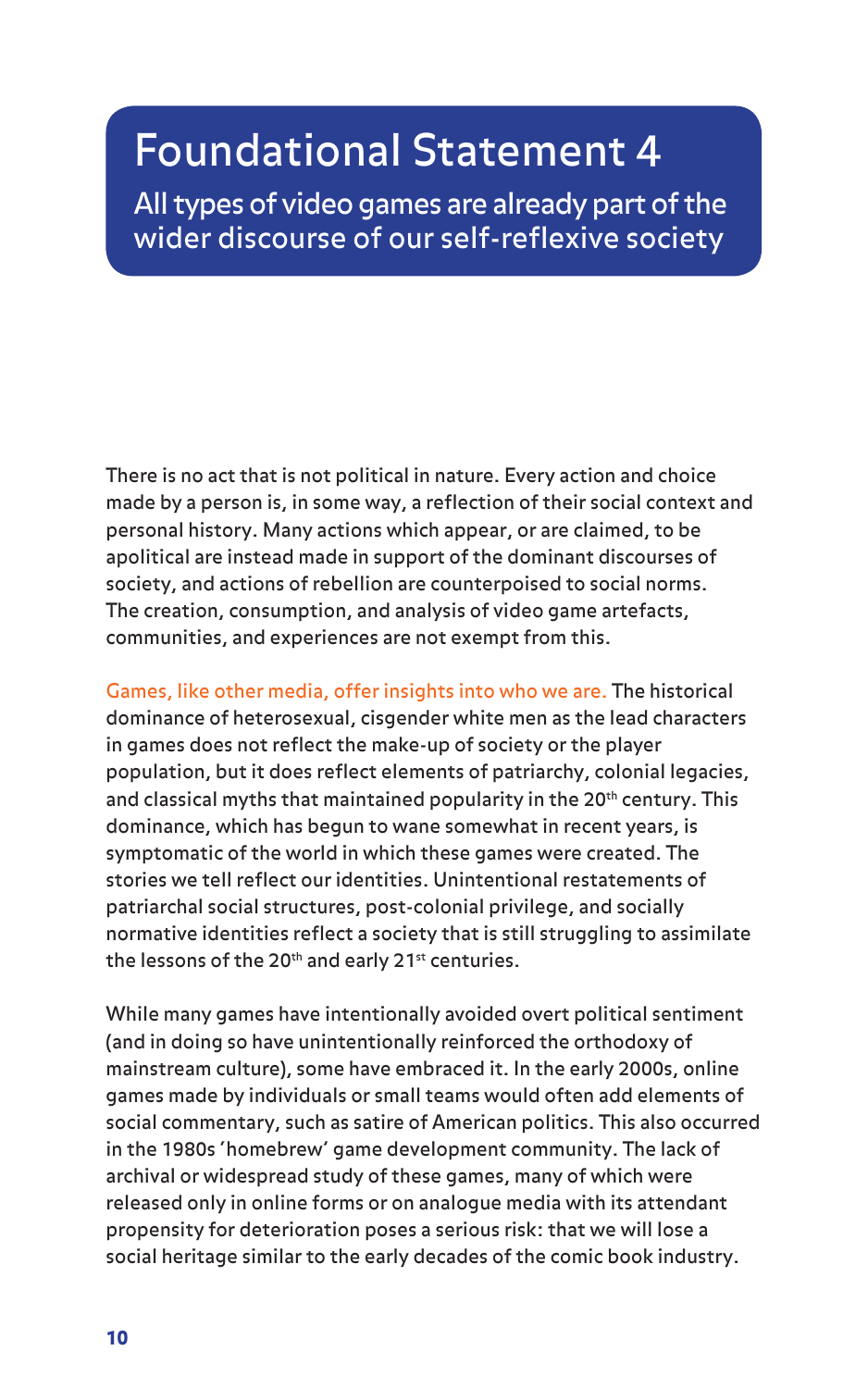Today, many games use elements of post-punk social satire in their narratives, such as the best-selling *Grand Theft Auto* series that has lambasted consumerist culture in the background of its action-packed gameplay, or the *Oddworld* series and its messages of environmentalism, anti-oppression, and equality. Such examples, and many more, show that games have always been a medium that is comfortable with social commentary.

Even if games are viewed by many as disposable toys, post-structuralist critical approaches would reject their irrelevance to social insight. Given that Foundational Statement 1 asserts that play is a central element of the digital age, and given the enormous use of video games across half of society, it is incumbent on us to engage with them as levers for insight, and as social and cultural manifestations of modernity.

The post-modern mission of destroying the hierarchy of high-art and low-art has so far failed. Indeed, video games are frequently dismissed as low-art, if they are considered art at all. However, the frequency and strength of these dismissals is declining and, if sufficient and suitable support is provided, games will join other media as a recognised part of the cultural landscape. The question is not whether we need to take games seriously as cultural artefacts, but when we will choose to begin doing so. Or when we will no longer have any choice but to do so, to catch up with America or East Asian cultures.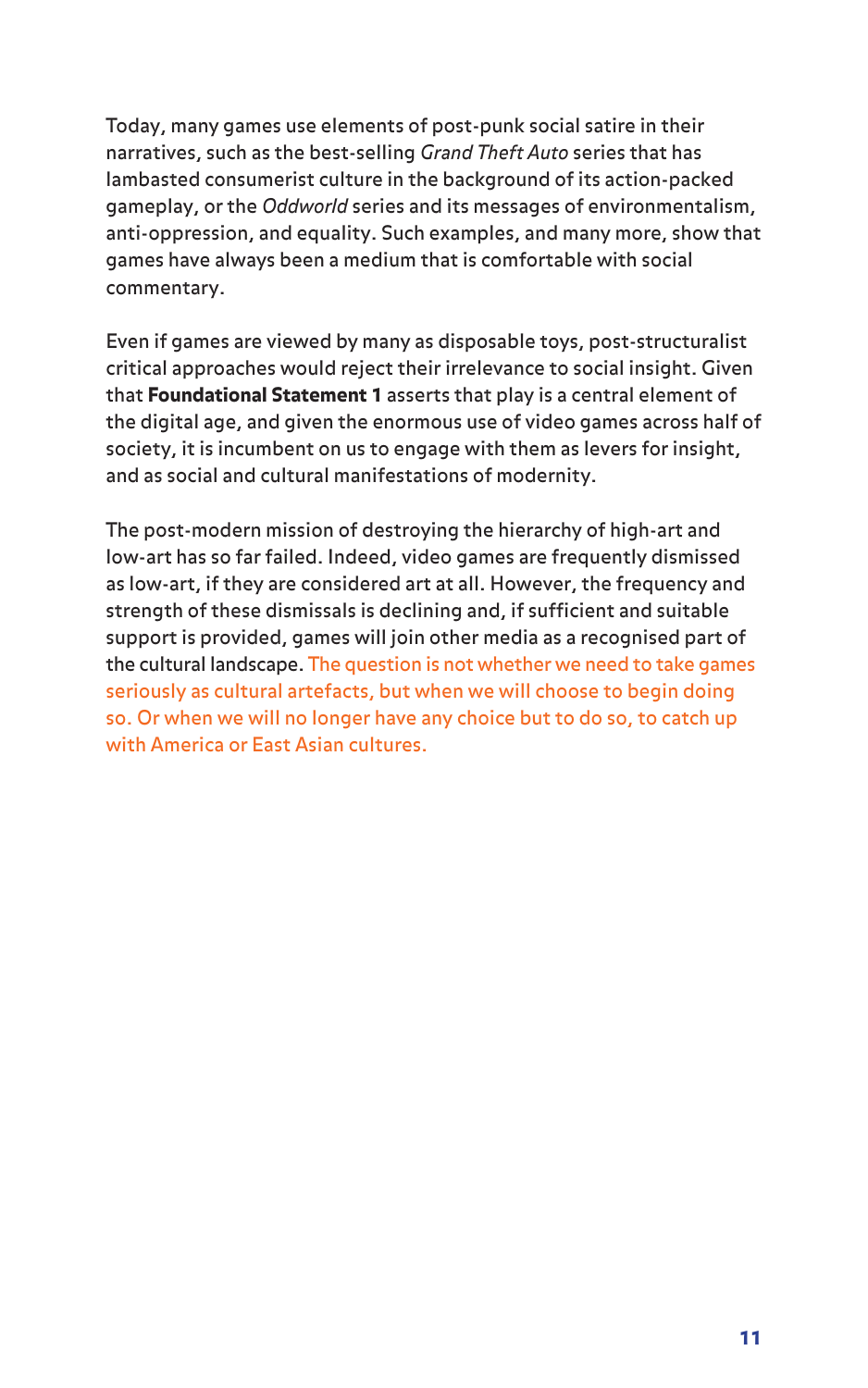### Foundational Statement 5

All video games combine the Social Sciences and Humanities (SSH) with technology and innovation

Where **Foundational Statement 4** addresses the significance of the culture and content of video games, Statement 5 refers to the processes by which games are created. Across Europe, the higher education courses for game developers award degrees in, variously, the arts, sciences, or engineering, with little consistency between countries or even intranational regions. The reality is that the creation of video games involves the collaboration of a wide variety of skills to create the whole. The professional roles involved in game development include: 2D and 3D visual artists, animators, psychologists, data scientists, hardware developers, programmers, experience designers, network specialists, writers, composers, musicians, actors, dancers, martial artists and stunt performers, accountants, HR, marketers, and team managers. This is a small sample of the skills and potential collaborators involved in the creation of a game. At a minimum, a game is made by combining some element of programming with a visual interface into an experience that players find engaging. Intentionally or not, every game applies principles from the social sciences and humanities into the creation of its core experience. If European research agendas continue to view games primarily as the outcome of engineering processes, rather than as a holistic collaboration between fields, then there will continue to be a mismatch with the priorities of the industry that may result in current and future restrictions on growth.

\*\*\*

With these five Foundational Statements, this manifesto intends to consciously situate video games as a nexus of technological and social sciences. This is not a call to change what they already are, but instead it is a recognition and restatement of the often-unacknowledged position that they already occupy.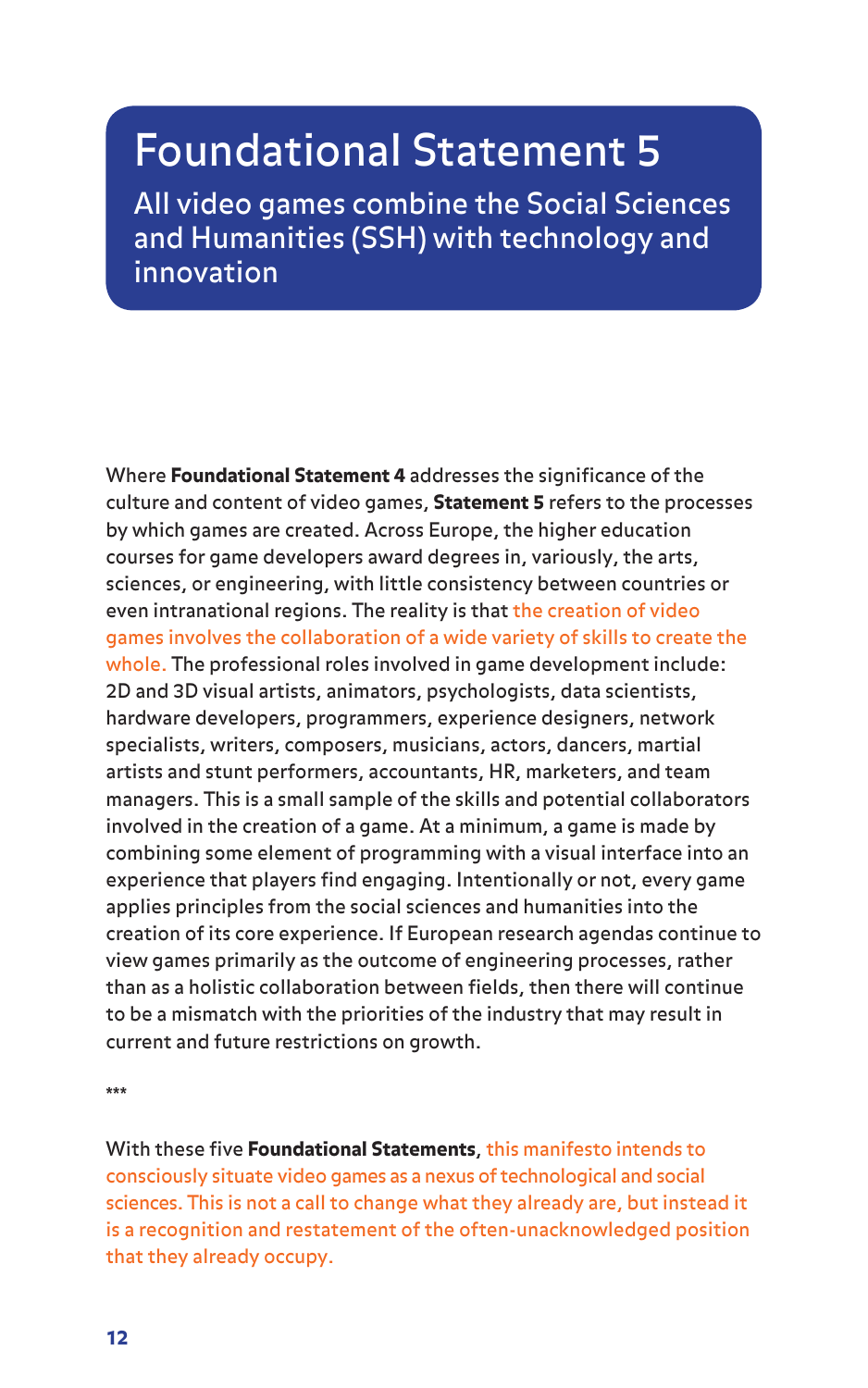However, as stated before, a manifesto seeks change. The outcomes of the Gaming Horizons project suggest nine **Actions** that will strengthen and support the growth of European video games as a medium with impact on politics, the economy, and culture.

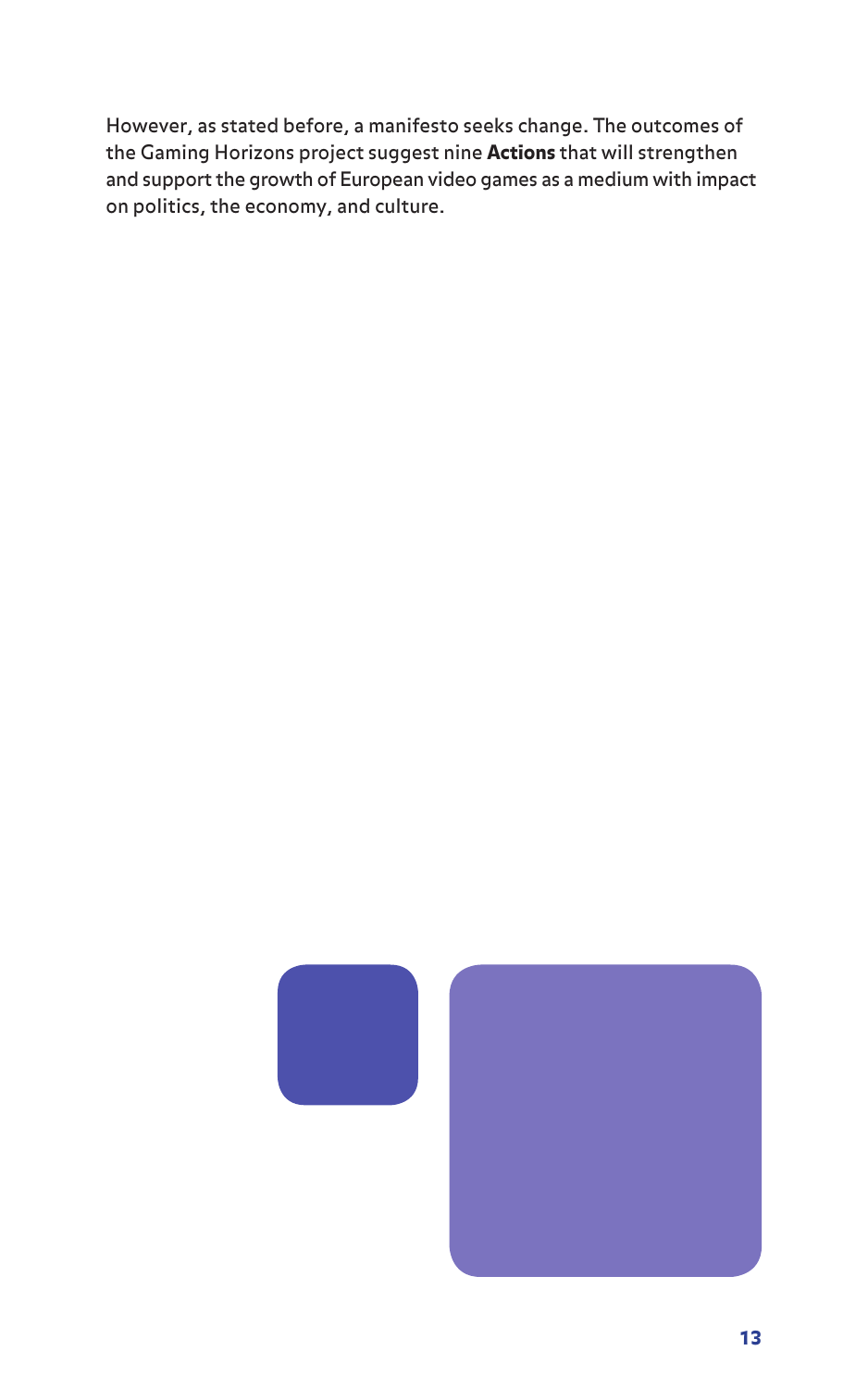The EU should recognize and promote the arts, craft, and engineering dimensions of games so they reflect European values rather than predominantly market forces

The range of games available in the marketplace reflects many trends in consumerism and culture. Aspects of addiction, compulsion, and socially problematic behaviours such as sexism, racism, and homophobia sit alongside efforts to produce content that is socially responsible, artistically and creatively ambitious, and ethically sound. Frequently, these elements co-exist in the same games, and will impact on players differently. The Gaming Horizons project has demonstrated a commonly held view among stakeholders that video games are complex artefacts that result from a wide range of skills and interactions. Their complex and nuanced nature makes it problematic to treat and represent games in a homogeneous manner. Like European society, video games reflect many views and cultures as well as repressing others. Improving cultural outputs to support social equality and respect is an explicit goal of the EU, and frequently at odds with market forces.

The creative/arts and entertainment areas of the video game industry have made notable contributions to European life and culture. For example, the games industry drives and financially supports advances in digital graphics and processors, enhancements that later become standard features in computing generally. Furthermore, the visual processing techniques applied in game production later allow filmmakers to tell their stories with a richer palette of imagery. This contribution is valuable, and will continue, but seeing the creative and entertainment games industry as only worthwhile for the benefits it brings to other industries is a disservice to the value of the games industry itself. Sadly, this instrumentalist and trivialising view of the contribution of games is prominently reflected in the wording of current EU funding documents, which support a very limited range of video game development, primarily focused on teaching applications and engineering processes.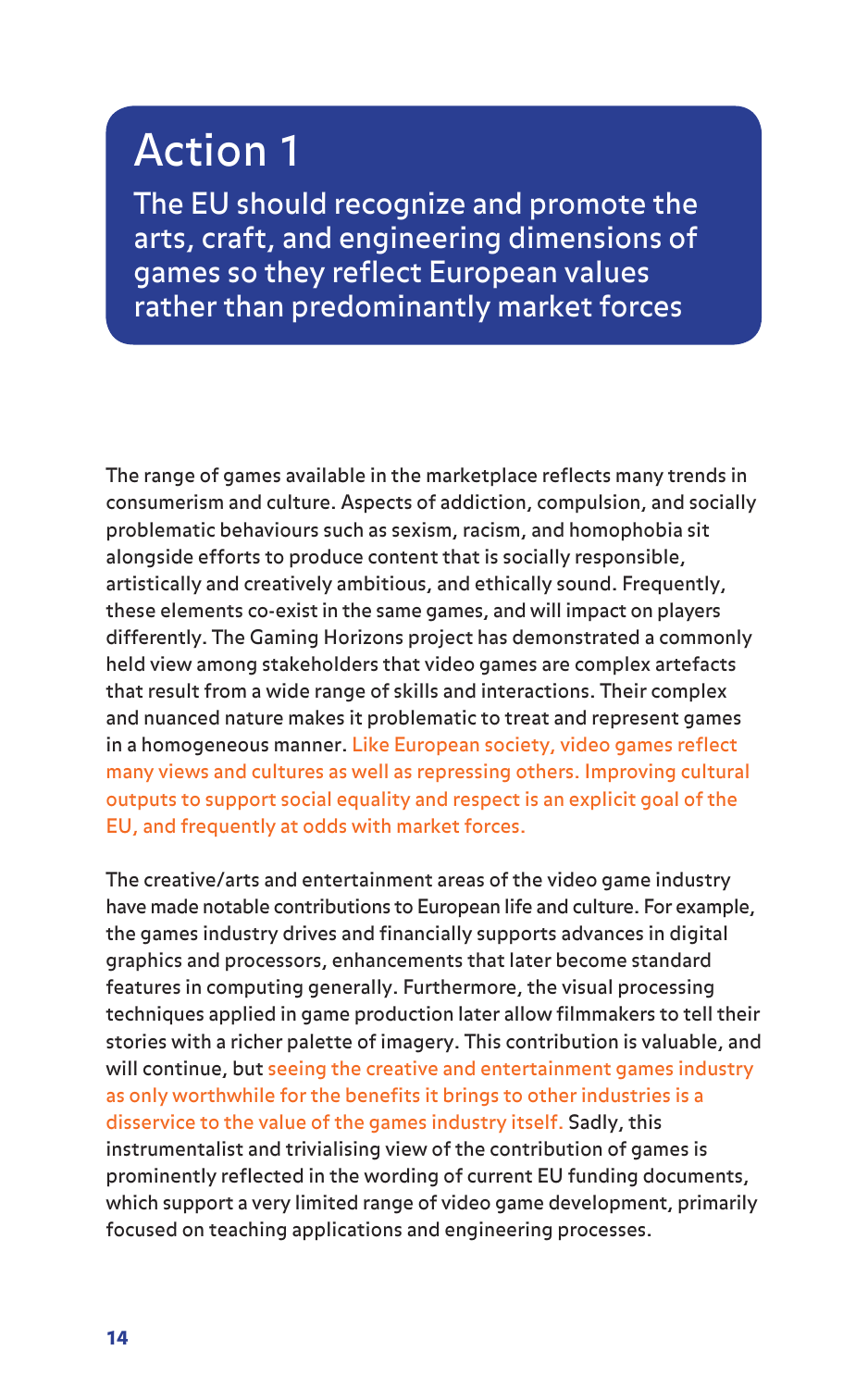Games outside of the serious and applied sector are largely excluded from EU funding, particularly the major funding streams, so they are left to vie for attention of the public to maintain the financial stability of studios. The result is that some games will align with European values, but others will court controversy (for example through extremely anti-social themes and interactions) or exploit players (for example through use of compulsive gambling mechanics) to cover future production costs. If the EU wishes to influence these behaviours, it must become involved as an intelligent supporter and participant in game content, creation, and culture.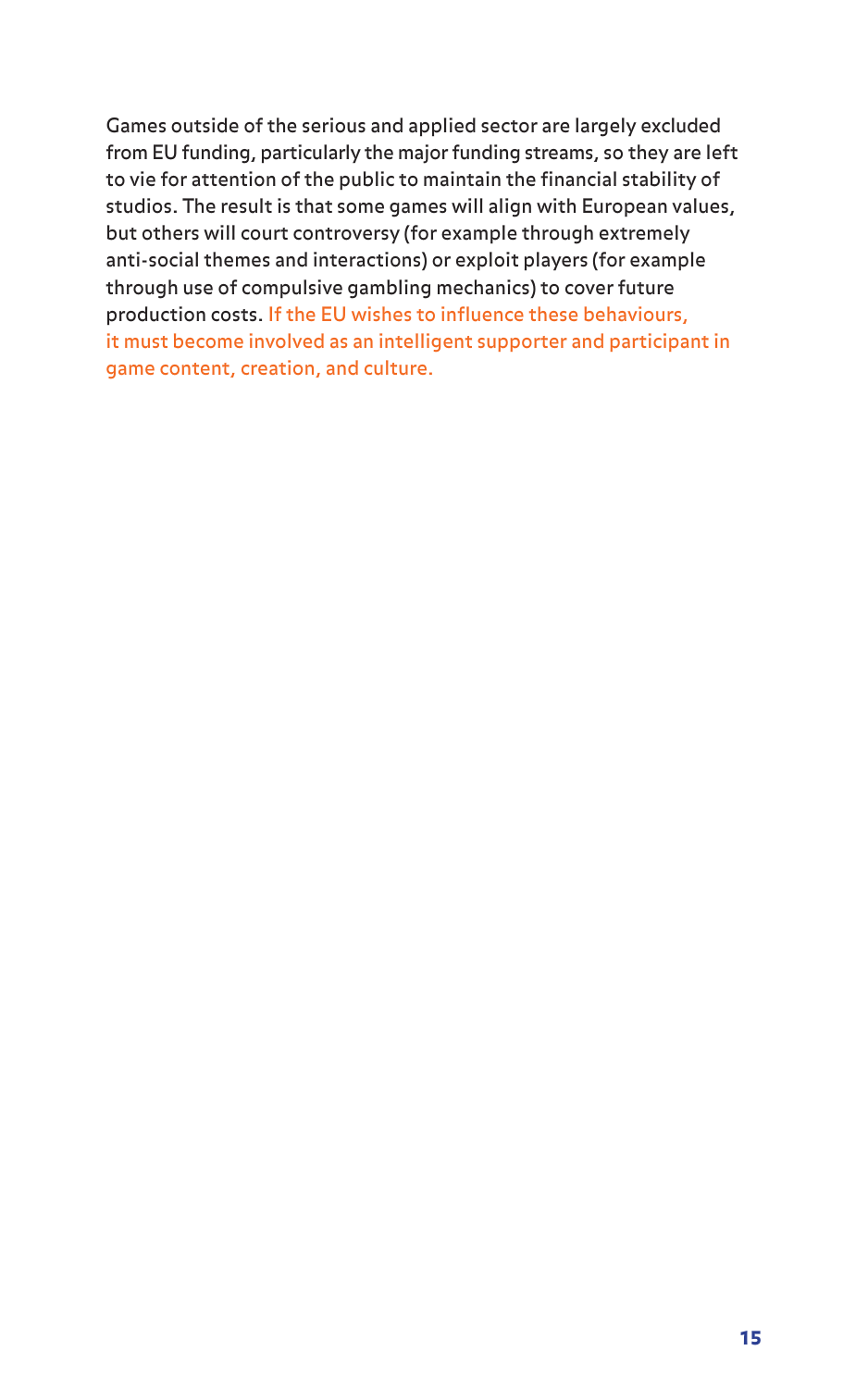The EU should assist in ensuring games support a balanced and diverse representation of European society

During the Gaming Horizons project it has been clear that video games currently and historically reflect the systemic biases of the cultures that produce them. Examples of this are the reflection of patriarchal views in which women's roles are regularly passive or objectified, the racist outcomes of the legacy of slavery and colonialism which result in few heroic people of colour as lead characters, the under-representation of queer communities, and racial and cultural stereotyping of non-player characters, to name a few. Video games are played by a broad swath of society, and not only by players that match the lead characters (for example, men played as *Lara Croft* in the Tomb Raider series and women played as Nathan Drake in the *Uncharted* series). It must be stressed that video games are not unique in struggling to confront the darker legacies of our pasts which still impact on lives today. In this sense they are no more culpable than cinema, television, theatre, music, and other media; and like these, games have a social duty to counteract prejudices and contribute to a brighter future for all. One immediate opportunity is to positively impact on the view of gender and minorities in society through the increased presence and visibility of diverse identities in gaming content, creation, and culture.

Games with balanced representation do currently exist and are particularly conspicuous within the 'indie' game sector, where low budgets can mean that creative risks are more likely. Both mechanicsfocused games and Playable Interactive Narrative Experiences (PINEs, games based on storytelling) are using cultural contexts to bring culturally significant gameplay to audiences, but these are often experimental games without wider retail backing or market presence. It is uncertain whether such creative risks regularly reap financial rewards from the highly competitive video game market, and a lack of stable business model carries the possibility that video games will be driven by financial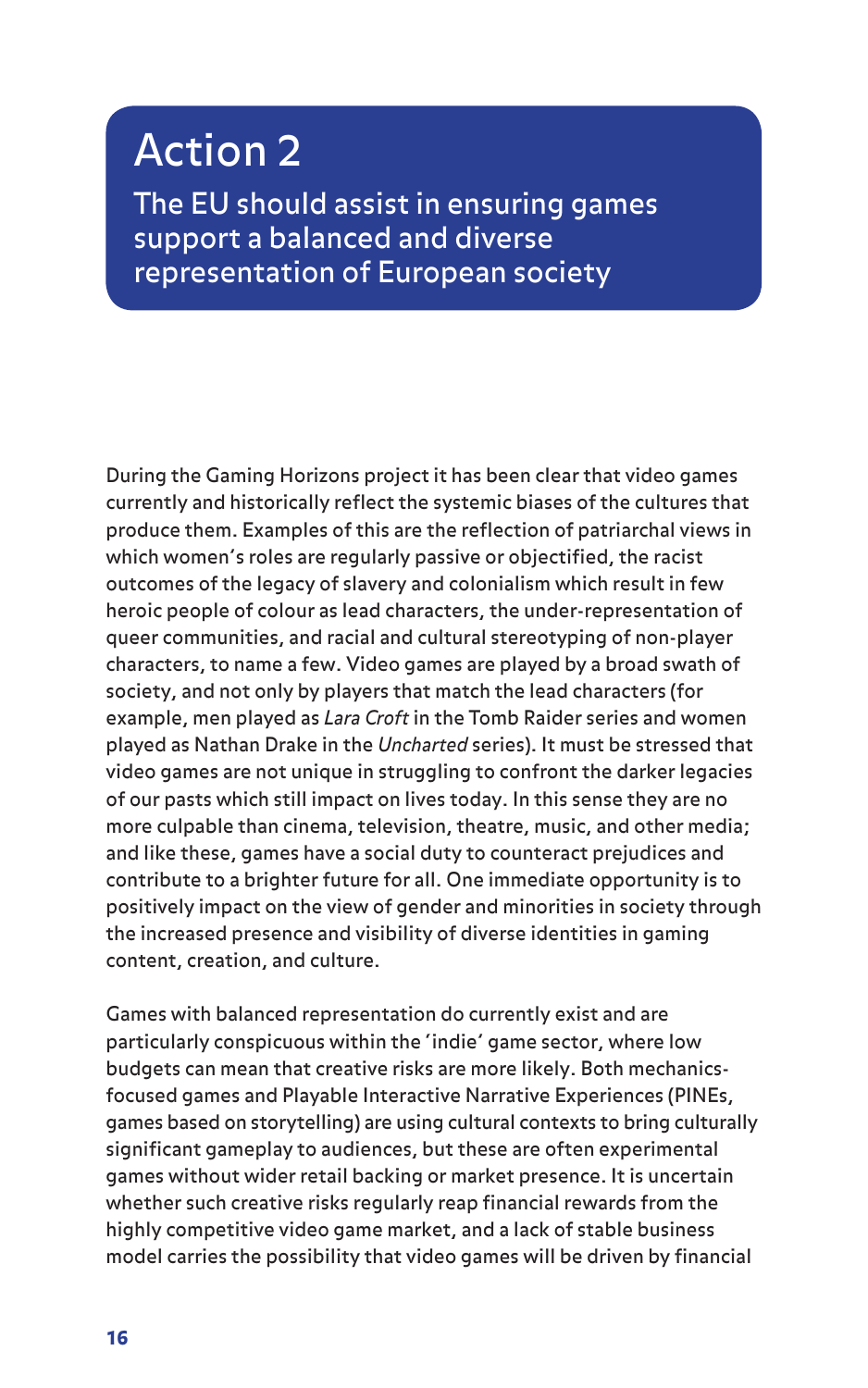necessity towards modes of expression that reflect the systemic prejudices embedded in the status quo, rather than actively participating in the shift towards a fairer and more egalitarian society.

If the market does not sufficiently support games that progress social discourse, particularly surrounding gender and minority rights, then the EU should find alternative support structures to allow these games to thrive.

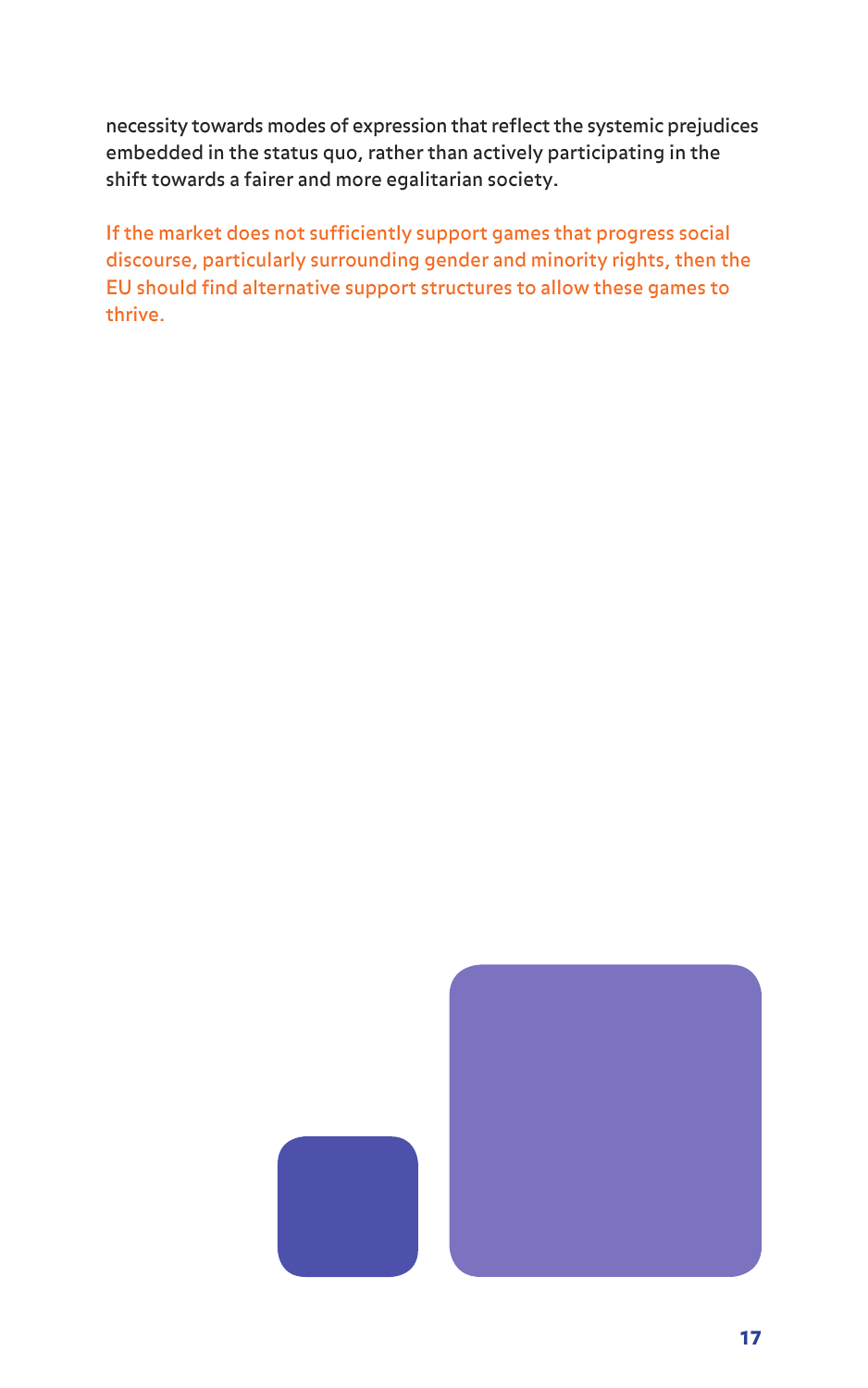Broad-based, responsive research should be promoted to explore the deep structures of design and techniques of development underpinning all video game types

Given that Foundational Statement 5 argues that 'all video games combine the Social Sciences and Humanities (SSH) with technology and innovation', it is necessary then to examine the production of video games in a fundamental manner. This does involve the continuation of research into the tools and technologies of their production, which has recently begun to be included in the EU's Horizon 2020 funding programme (albeit currently limited to only games for 'non-leisure purposes'9 and thus excluding the entertainment sector). However, European competitiveness in the video game market would gain from support for research into game design, narrative design, visual arts, audio, production (i.e. team management), marketing, and the distribution methods for video games. The video game industry is one of the largest global sectors of the entertainment industry, and growing significantly faster than its closest rivals: film and television.<sup>10</sup> Growing the business and culture of video games in Europe should be an economic priority. The markets for video games, and correspondingly their development, are currently focused in the US and East Asian areas. There is the risk that Europe will be relegated to a permanent third position behind these (and potentially behind rapidly growing sectors in South America) if fundamental research into video game development is not adequately supported through investment. The medium is still in a growth stage, and rapid changes and evolutions are still taking place. Introducing support for top academics to become involved in this field is likely to bring strong results for the games production capacity, and cultural and critical voice, of Europe in future decades.

The research must be broad-based, alongside more narrow and applied industry collaborations, because video game companies have issues of industrial competition and privacy that make collaboration extremely challenging. Some of these projects, particularly in SSH fields, may be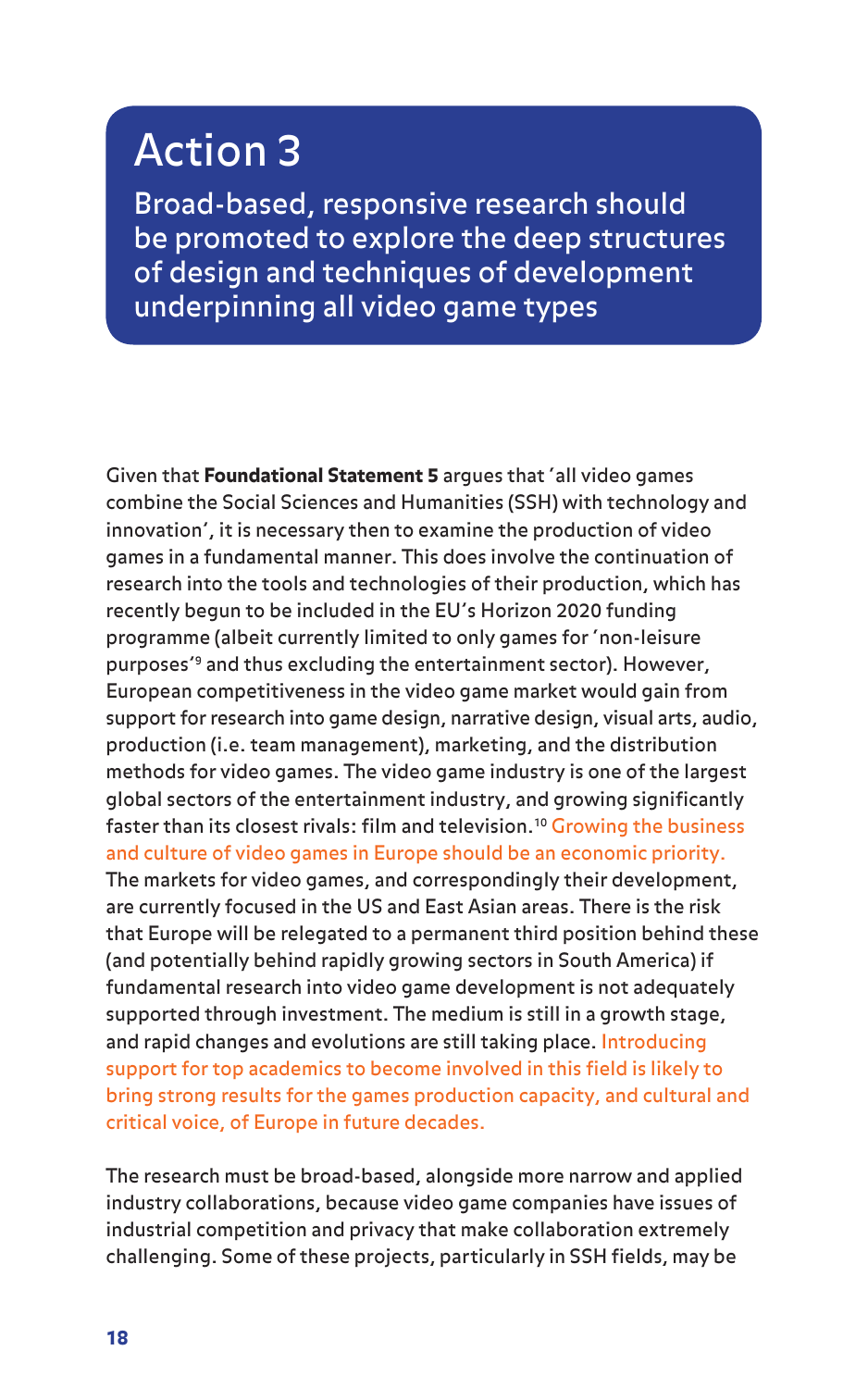long-term studies, but in general the studies must be responsive because the current pace and cycles of research are too slow to maintain industry relevance.

- 9 See, in this regard, funding calls on gaming and gamification published over the past few years: ICT-24-2016 and ICT-21-2014. Retrieved from http://ec.europa.eu/research/participants/ portal/desktop/en/opportunities/h2020/master\_calls.html
- <sup>10</sup> Nath, T. (2016, June 13). Investing in Video Games: This Industry Pulls In More Revenue Than Movies, Music. Retrieved December 08, 2017, from http://www.nasdaq.com/article/investingin-video-games-this-industry-pulls-in-more-revenue-than-movies-music-cm634585

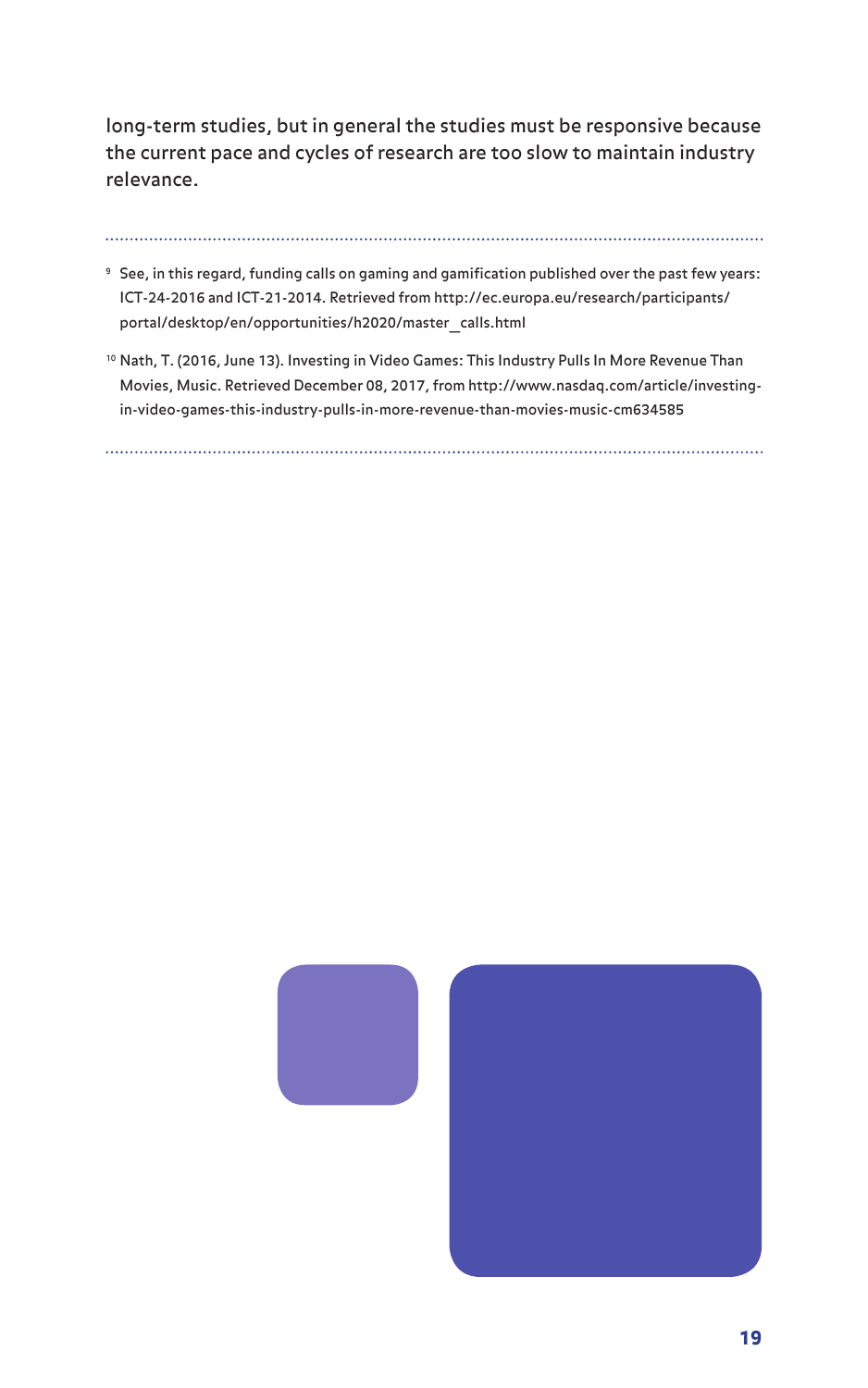Video game research outputs and dissemination must take greater account of the innovative and very rapidly changing nature of game development or risk irrelevance: the language, dissemination media, and timeliness of research outputs must match the cultural context and expectations of content developers

#### The traditional channels for dissemination of research results are inadequate for a productive exchange of ideas with video game

developers. Journal publications and academic conferences have almost no noticeable influence or penetration into the awareness of professional developers. It is notable that the most well-known academic article about video game design, Robin Hunicke, Marc LeBlanc, and Robert Zubek's 'MDA: A Formal Approach to Game Design and Game Research', was presented for three years at GDC in San Francisco, an industry conference attended by over 20,000 game developers, prior to it being written and delivered as an academic paper in 2004<sup>11</sup> and then released in an open-access format by the university. It should also be noted that Robin Hunicke, alongside fellow alumni Jenova Chen and others, is partly responsible for some of the most original and popular artistic video game success stories of this century: *Flower* and *Journey*. There is evidence that academic dissemination methods are not currently succeeding in reaching industry, and also that academic studies do have valuable knowledge and insights to share with the industry; however, the occasions when the methods of delivery are adequate to the task are too limited.

In the Gaming Horizons research, three dominant factors have been identified by stakeholders that support previous anecdotal evidence for why academic output does not reach the private sector: language, dissemination media, and timeliness. Formal academic language is frequently very precise in its meanings but at the same time it can be obscure, lacking approachability and directness. Professional developers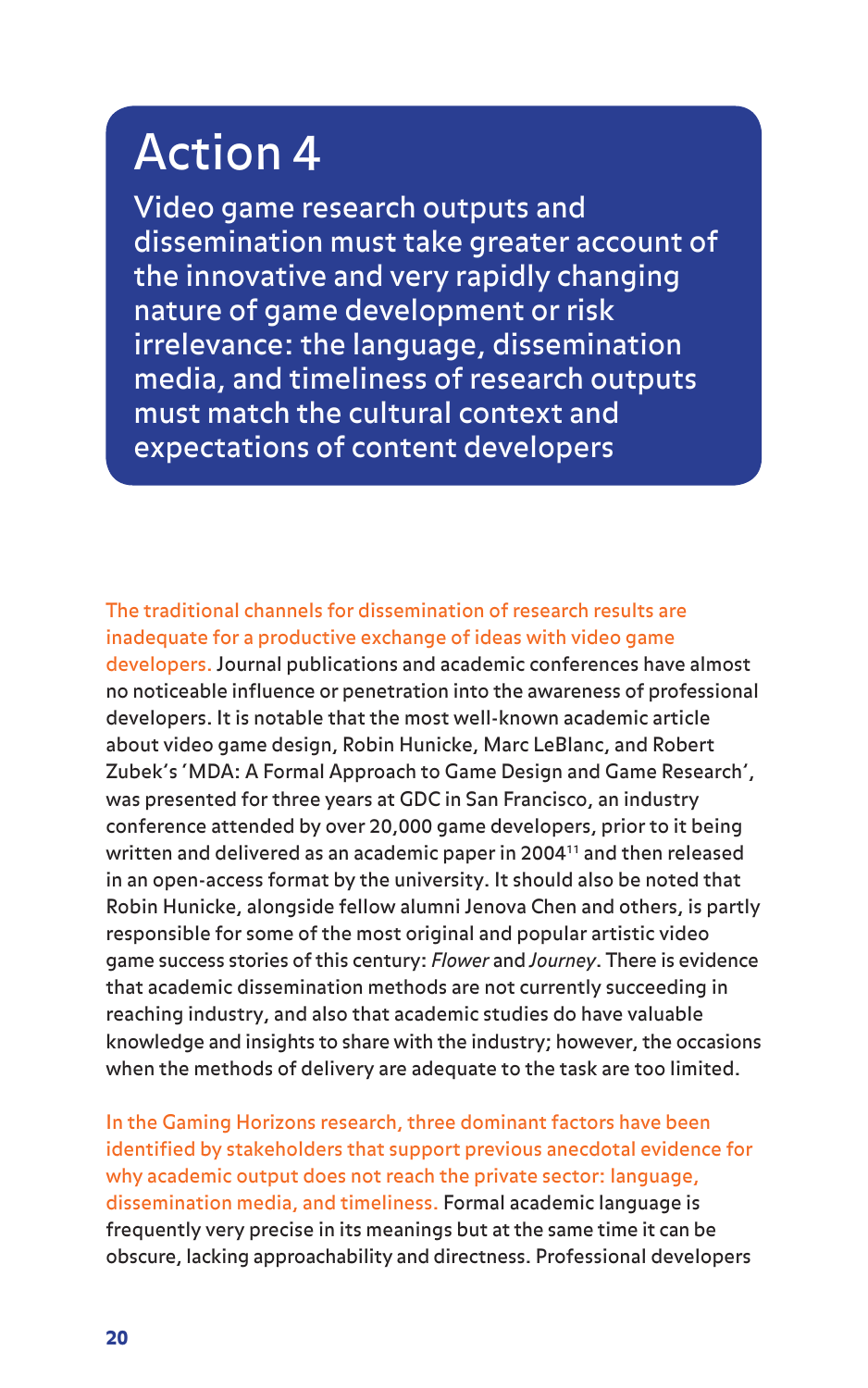in high-pressure industries are accustomed to finding information in blog-posts, forums, or YouTube tutorials, and so the highly-structured and cautious language of academic output has been noted as a barrier to accessing academic value. Alongside the language gap, the typical mediums of research dissemination (journals and academic conferences) do not match the interactive platforms and information sharing processes that professionals use in their workplaces. Community based research platforms like Researchgate and Academia.edu are helping to make academic articles more accessible in principle, but the formal style and context of these articles make their content opaque compared to the sources typically used by game developers. Academic journals and articles have almost zero penetration into the game development community and so have no impact on the work developers perform. In the Gaming Horizons research we found that only developerstakeholders that have studied games development, or were involved with games education, were able to name any research that had influenced them, and none said that they had used traditional academic sources while they were full-time game developers.

Regarding the timeliness of academic research: the typical life-cycle of a generation of console hardware is five years, for smartphones and computers it is less, and most video games are developed from concept to market in between one and three years. Research cycles of application, review, approval, development, and dissemination, work on a timescale that is not meeting the needs of the industry. For some projects, the cycle of research must be accelerated so that shorter, more industry-appropriate questions can be asked, while maintaining deeper analysis that may take longer periods. This will likely mean the complexity of the organisational elements need to be stripped back, but an efficient, lean research group is still capable of adding useful industrial insights (either in SSH or technological areas) if given sufficient funding and a tight focus. Such groups may be able to add timely insights in a way that larger research projects are compelled to miss by their scope and timespan. Due to the mismatch of timeliness, and sometimes a lack of domain-knowledge, academic groups and funding authorities can work to support issues that are either irrelevant or already solved within professional contexts. Greater collaboration with the industry early in the development of funding calls and assessment may be able to prevent the replication or redundancy of such projects.

Such collaborations will likely be challenging to establish: the games industry has developed in almost complete isolation from academic research, and the issues addressed by this **Action** are also the reason that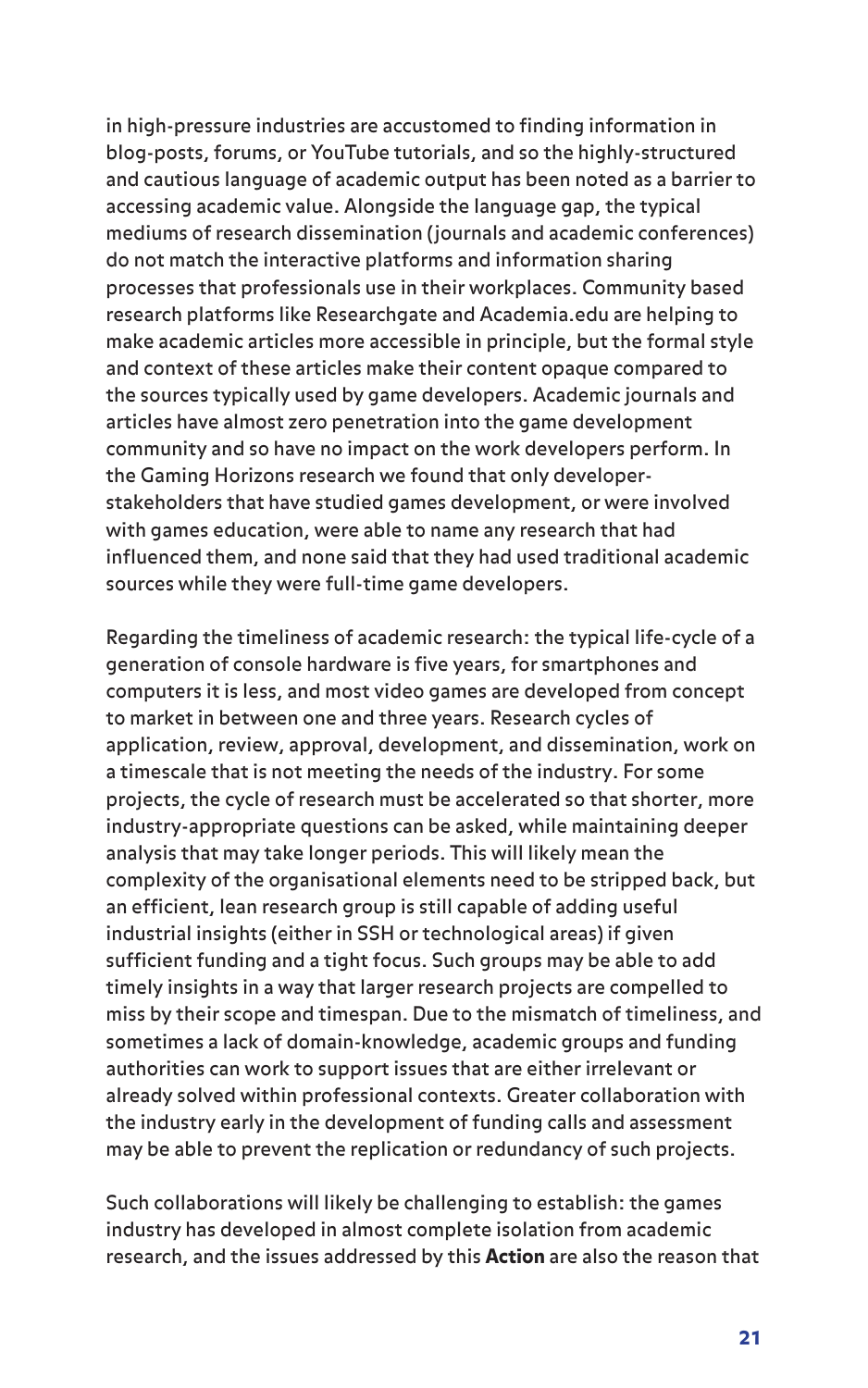the reputation of, and willingness to with, academic research is so poor among developers. To overcome these barriers, academic research must find ways of addressing the needs and language of industry partners. A more rapid and adaptive research call structure may be a beginning, but it will need to be matched with an emphasis on using relevant dissemination methods: informal and direct language, online videos and tutorials, webinars, and presentations at industry conferences are some options for improving the visibility and adoption of academic research outcomes. The Open Science movement can be seen as a significant first step in this direction; however, effort will be required on both sides to bridge the gap between research and development, and the challenges highlighted in this **Action** will need to be addressed to improve the industry's willingness to cooperate. Further incentivisation is needed to encourage this kind of collaboration from the academic side: the advantages of working with the game industry (e.g. the possibility of studying gamers' anonymised behavioural data) should be brought to the forefront, and the disadvantages of adopting novel dissemination channels should be mitigated by valuing contributions of this kind when assessing researchers' academic productivity.

None of these improvements will be possible if researchers are tied to traditional career models, where peer-reviewed journal publication is of the highest importance, and more timely and informally expressed research outputs are seen as trivial in comparison: industry facing outputs must be considered as equal or, at least, contributing to the status of the researcher if they are going to motivate adoption among academics. There is a risk that snobbery and division could emerge between academics that favour traditional publication and those that adopt modern mediums, similar to the situation of fundamental versus applied researchers, and efforts must be made to avoid this through national and EU funding policies that directly support increased academic/ institutional recognition of non-traditional, unconventional research outputs.

11 Hunicke, R., LeBlanc, M, and Zubek, R., MDA, A Formal Approach to Game Design and Game Research. In Proceedings of the Challenges in Game AI Workshop, Nineteenth National Conference on Artificial Intelligence (AAAI '04) (San Jose, California) AAAI Press, 2004.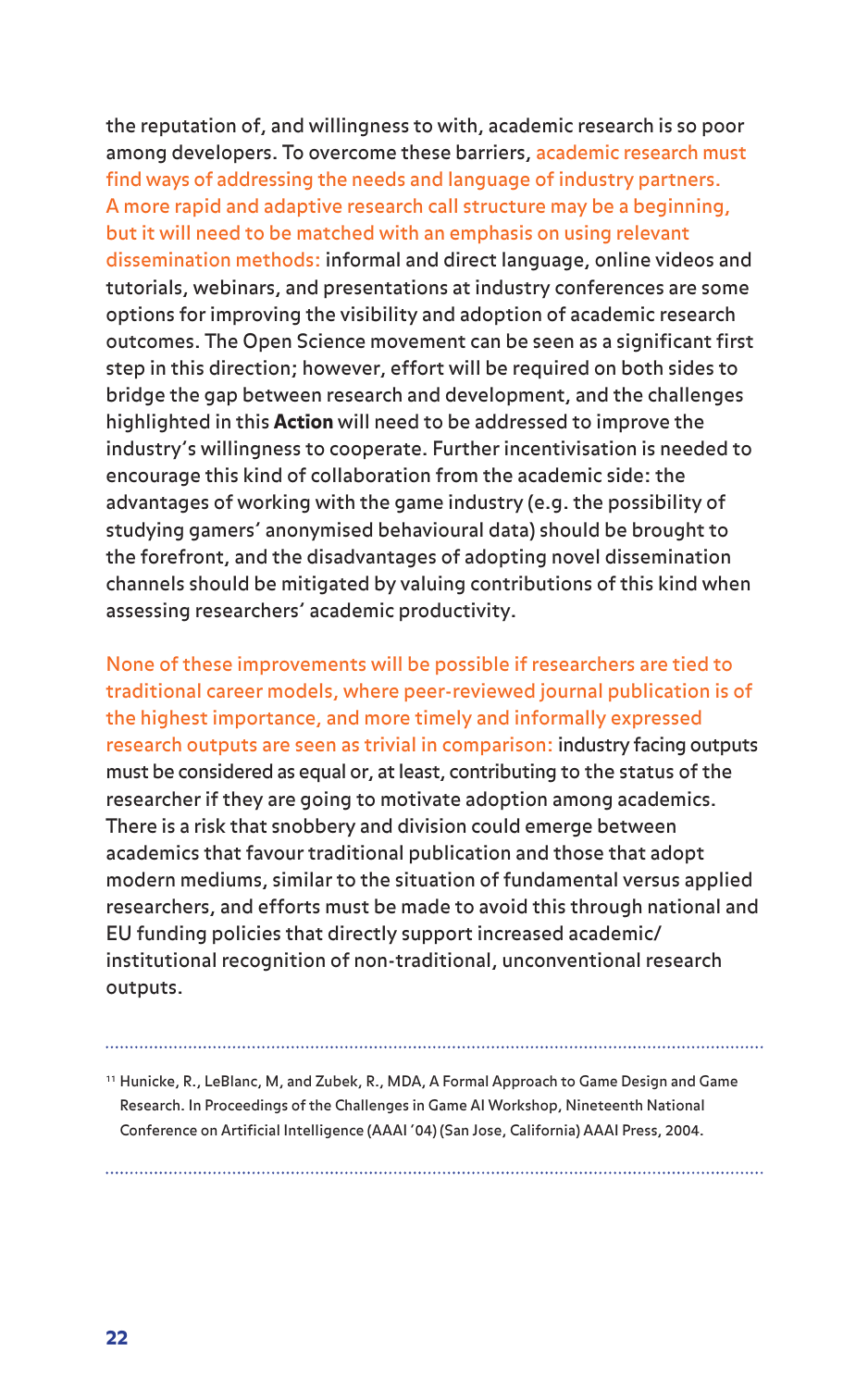Research, education, and social manifestations of video games must consciously include SSH and Responsible Research & Innovation (RRI) principles: explicitly and emphatically in research calls, as a valued constituent of the education for upcoming game developers, and through support for the cultural phenomena surrounding video games

Video games make explicit their interactions with the audience in a way unlike any prior medium, requiring new approaches for their study, archival, and interpretation, but research funding does not match their importance for the SSH and RRI interests of European citizens. Significant pieces of SSH work on video games (articles and artefacts) found during Gaming Horizons were either unfunded, underfunded, or written entirely outside of academic contexts by cultural critics in the journalistic or blogging fields.

In Foundational Statement 4, it was argued that 'all types of video games are already part of the wider discourse of our self-reflexive society'. When the entertainment video game genres played daily by millions of Europeans come into the research and policy spotlight, the framing that is assumed is either negative (focusing on issues like violence and addiction) or suffused with an instrumentalist view of social productivity overtly evident in much gamification and more insidious routes of 'relax so you can work harder/more'. Overall, EU funding for video game-related activities, in research and wider society, does not match their SSH and RRI potential.

The Gaming Horizons project has found that, in reference to video game research, aspects of social responsibility are typically only featured in funding calls as single-sentence requirements of modest ethical standards to be upheld. Although the presence of such requirements is welcome, this minimal inclusion implies that a more rounded examination of the RRI consequences of the work and its outcomes will not be considered.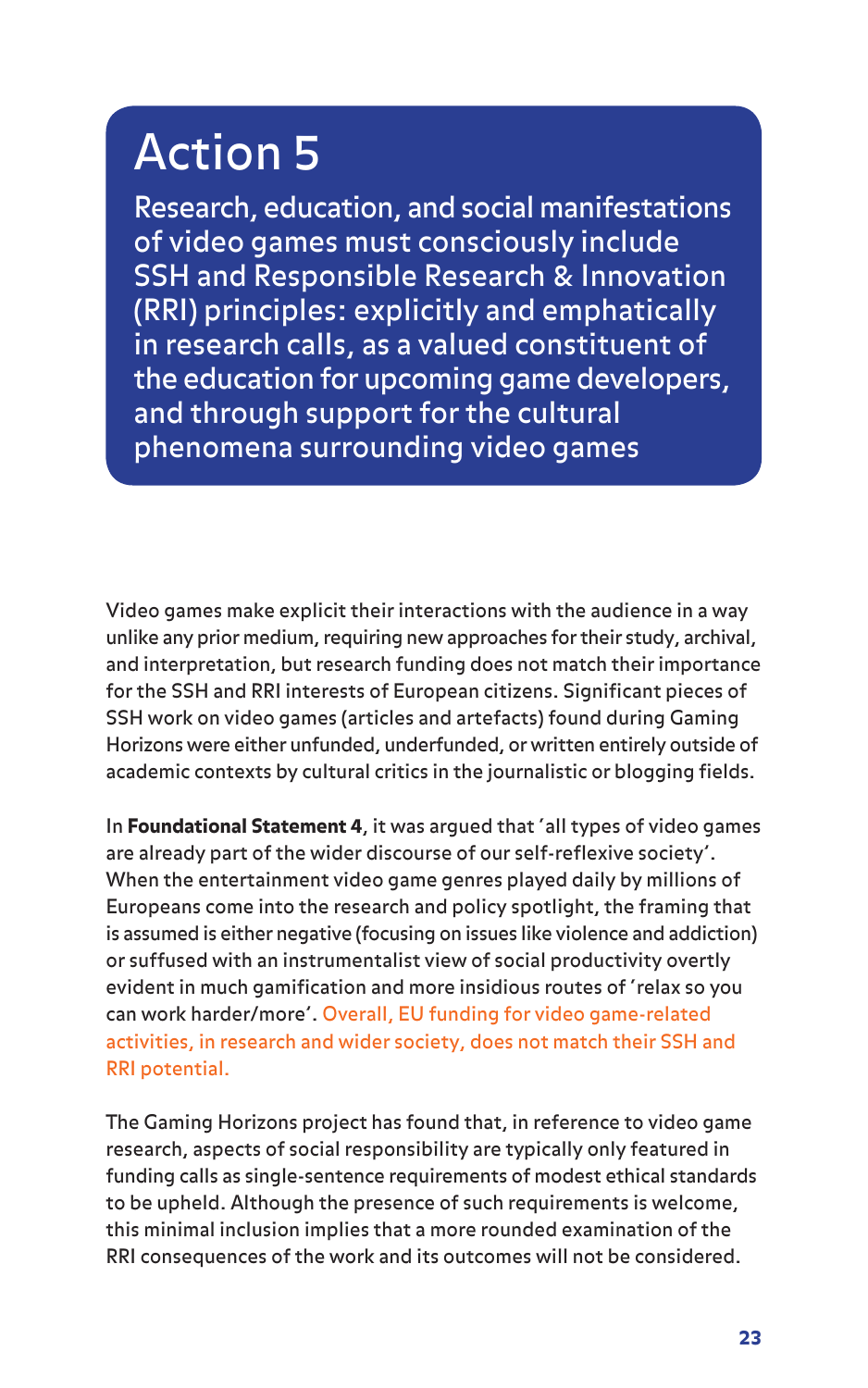A shift towards the inclusion of artists and other creative practitioners in research groups is welcome, because those with a background in the SSH sphere frequently bring increased awareness of RRI themes, and this trend should be encouraged to enhance the self-reflection on the work performed by researchers. Socially positive and relaxing activities, including playfulness and art appreciation, are increasingly presented as functions to optimise workforce productivity rather than human necessities for ensuring a high quality of life, and in this way the bias towards instrumentalisation of culture contributes to the lowering of living standards and quality of life. By placing the Social Sciences and the Humanities (SSH) and Responsible Research & Innovation (RRI) principles as the starting contexts of projects, and consistently reasserting their importance throughout, it may be possible to shift the discourse of society away from privileging economic contributions above all others.

Additionally, there need to be specific SSH research projects in their own right, without any or with only minor ties to engineering/technical research. Equally, in education of video game developers, aspects of social responsibility and artistic perspectives should be recognised as enhancing both the resulting work and the lives of the creators. Such connections with social and ethical responsibility already exist within the games development community, as demonstrated by Gaming Horizons, and should be encouraged in the education system to assist in students producing work that adds social value through entertainment, expression, and the creative arts. It must be recognised that such works may not be typically pro-social in their nature, but (referring to Foundational Statements 1, 2, and 3) their intrinsic playfulness brings the potential of valuable experiences even if that is purely through the pleasure of engaging with the game and regardless of its thematic content.

SSH and RRI projects and educational support will be more impactful in shaping a positive community when paired with additional cultural phenomena, such as cultural events, museum and gallery exhibitions, industry conferences, and more. Video games are an everyday part of the lives of millions of Europeans, but cultural institutions typically focus on other artistic media. SSH and RRI interests have generally been downscaled across Europe in the wake of the 2008 financial crash. When they are sustained, this is typically through recourse to Neoliberal instrumentalist arguments relating to quantitative measures of productivity; however, the happiness of Europeans is harder to put into quantitative terms and may not necessarily relate to the GDP of a country, or business sector. This is not to argue that technologically-oriented research and education must stop or be limited, but instead that it can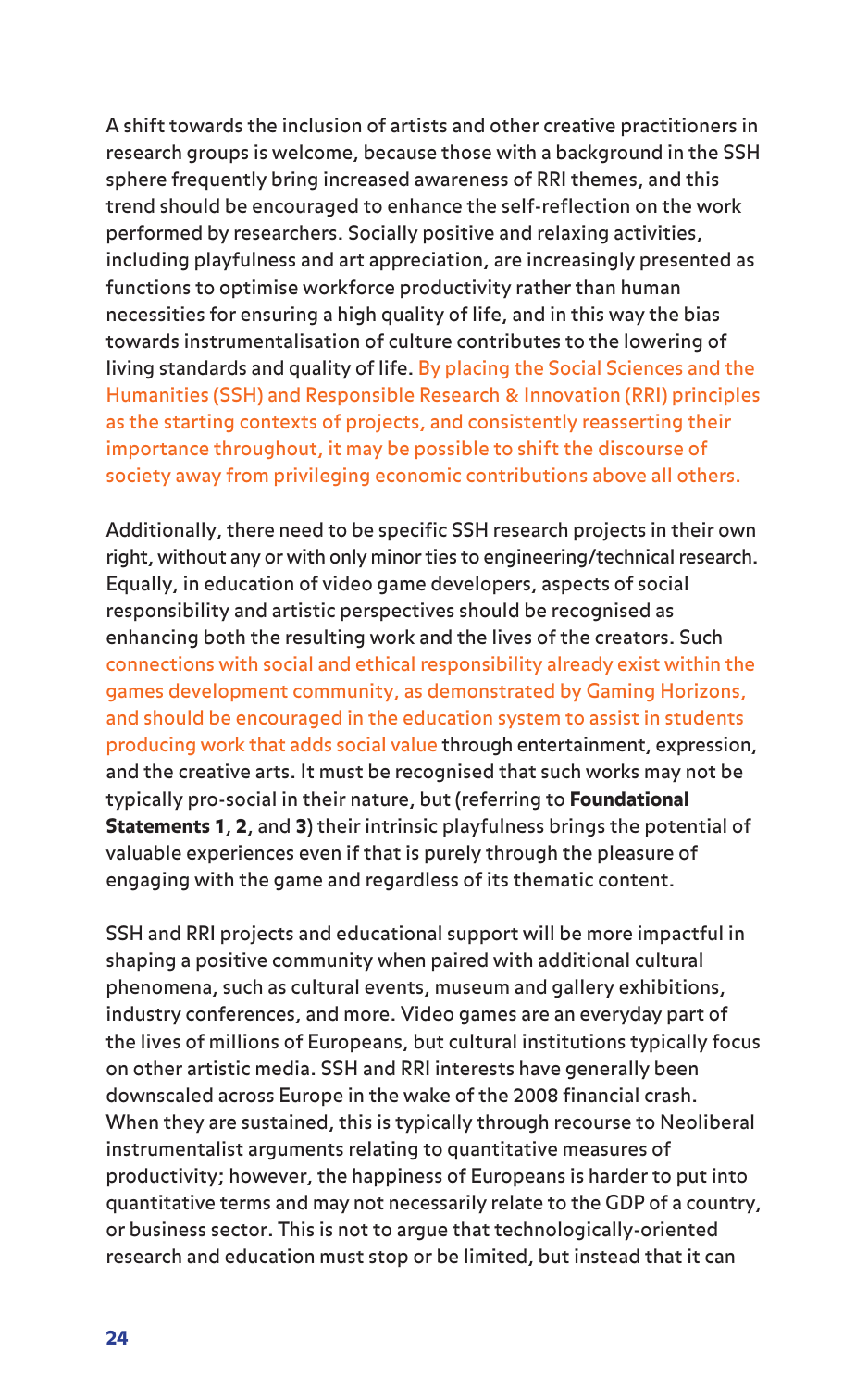be focused to be more beneficial to industry, society, and the overall EU. Support for the cultural value of video games should be situated as part of a wider emphasis on the intrinsic value of SSH to a happy and healthy society that celebrates a diverse range of the expressive arts.

The interactive nature of games means that a single play of a game is an authoritative experience for the player, and is also likely to be only one of a myriad of outcomes and experiences possible from that same video game 'text'. The archival of video games presents challenges in terms of the hardware, but also the community interaction and technical context of the time; for example, some games are best understood through their relation to cutting-edge design or in the context of other titles released in the same period. In particular, games with online components may cease to exist when their creators choose to discontinue their servers, resulting in the loss of a gaming universe. How should an academic approach video games' pantheons of meaning and interaction? And how should they contextualise these within the history of the expressive arts and philosophy?

Such abstract and literary thinking is necessary to build a framework of thought that will inspire the creators of the future. It is expected that writers will read and analyse famous authors of the past, and it is commonly accepted that the understanding of these classics forms a core component of not only national and European identity, but for all nations and for humans as a species. Individual researchers, and potentially even journalistic grants, should be considered for funding where they can demonstrate a significant contribution to the corpus of understanding the SSH content and context of video games. We build understanding of ourselves through the cultural artefacts that we create, and video games are inevitably going to be part of this in the future. It would be beneficial for the European community if our academics, writers, and creators became leaders in this field.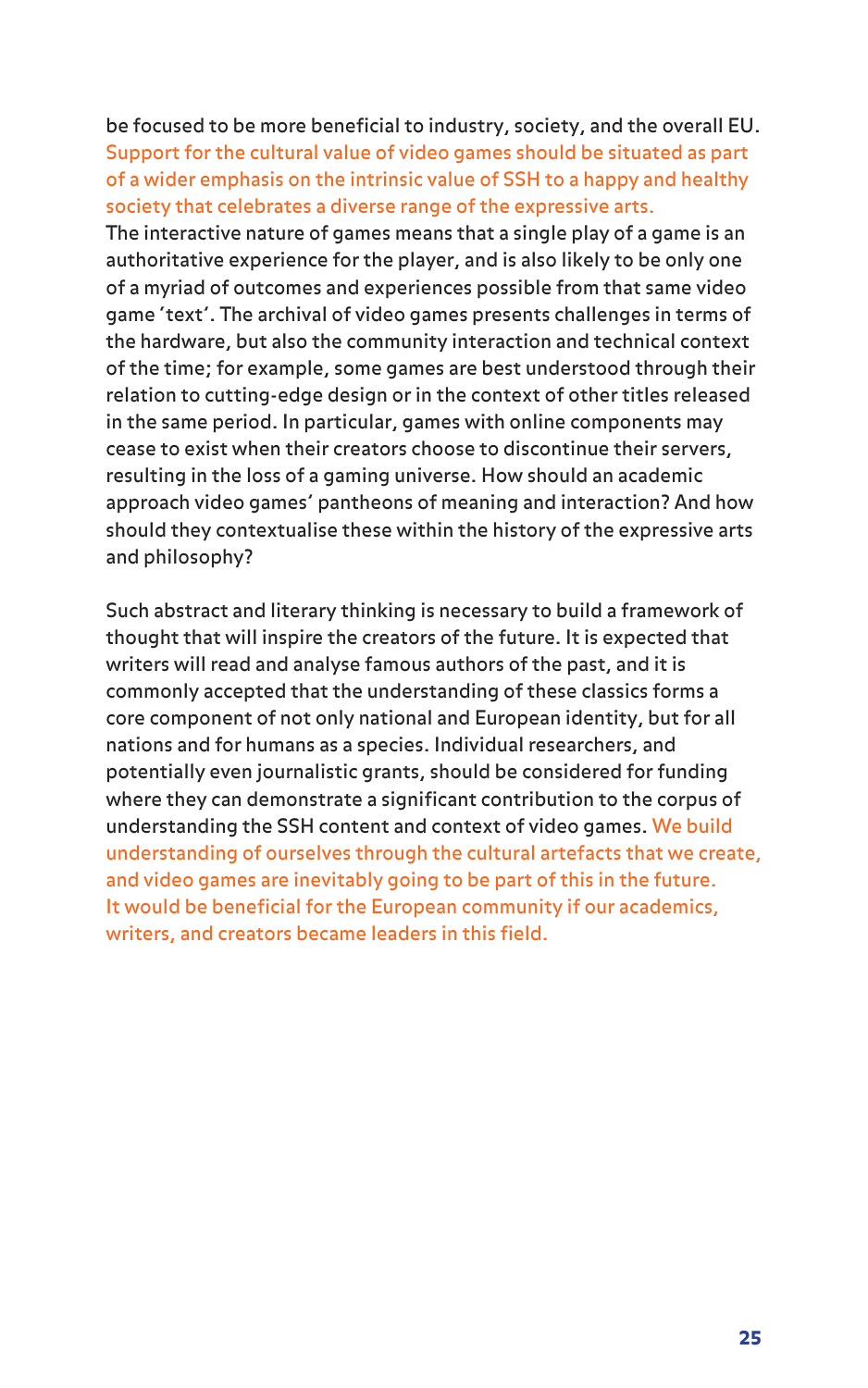Support should be provided for robust and informed criticism of video game content, creation, and culture, contributing to their industrial and cultural future in both popular and academic media

Cultural criticism is a long-standing method for creative industries to engage with reflective practises that allow evolution of their mediums over time. The current state of video game criticism is, like much of the industry, somewhat in its infancy. Individual leaders of thought and viewpoints are often working supported only by crowdfunding or by operating on their own time to write and create their output outside of funded research projects. That such important foundational thinking about video games should be voluntary contributions to society devalues their long-term worth in shaping the growth of a new expressive media. As with Action 5, requiring such criticism to be 'robust and informed' does not necessarily mean that the language and media of this criticism needs to be formal or traditionally academic (but also does not exclude that), only that it must be given time to be developed and refined. As argued previously, without insightful reflection the evolution of the media will be guided solely by market forces and popular consensus rather than in the interests of a diverse population.

Without support of the EU and other funding institutions, such individual efforts are likely to struggle to sustain themselves and, more problematically, they are vulnerable to attack. Institutional support brings stability and confidence to critical voices, allowing them both the time to develop insights and the backing to push for important points that may challenge established norms, such as systemic racism, sexism, or homophobia. Individuals that ask for change in society to increase equal treatment are frequently victims of attacks by others that are invested in the status quo, and these can range from anonymous internet insults through to angered public figures. The impact of these is well documented elsewhere, and arose again as part of the Gaming Horizons study. If there is little or no backing and only personal motivation to continue, such voices of progress can be forced away from the media before their impact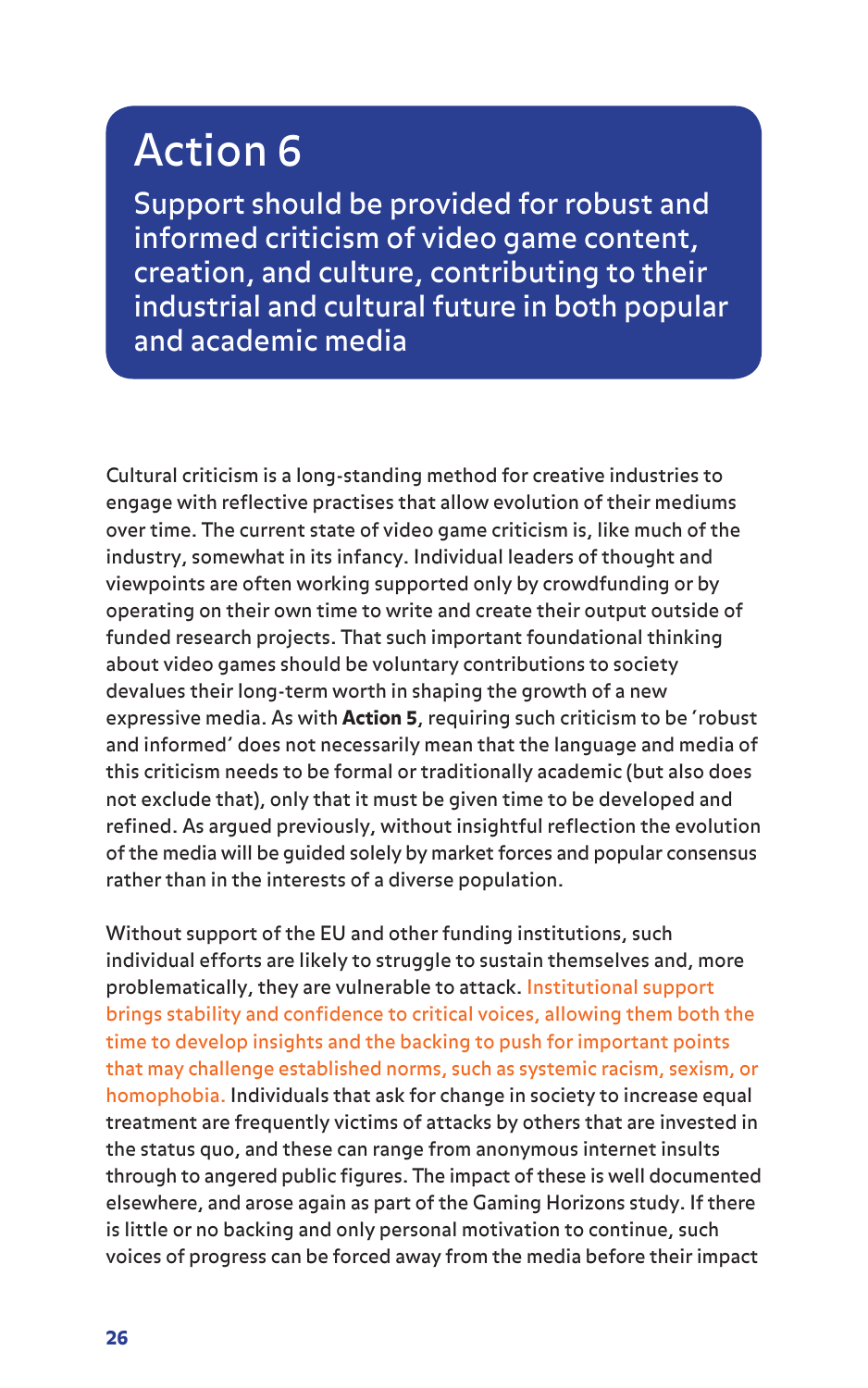can assist in positive change.

This support is necessary in both mainstream media, for example through the sponsorship of journalistic enquiries, and in academia, where SSH studies often struggle for funding against the more overtly applied sciences that are obvious in their direct input to economic growth. This should not be taken as an assertion that investment in SSH and the implementation of RRI practices results in a decline of economic investment or growth, only that the wellbeing of a nation can be both stimulated and measured in many ways, and that cultural contributions may lead to benefits in other regards, such as lower health costs or reduced crime. Supporting the robust and informed cultural criticism of video games is a contribution towards their industrial and cultural future, with their wider social benefits described in the **Foundational** Statements.

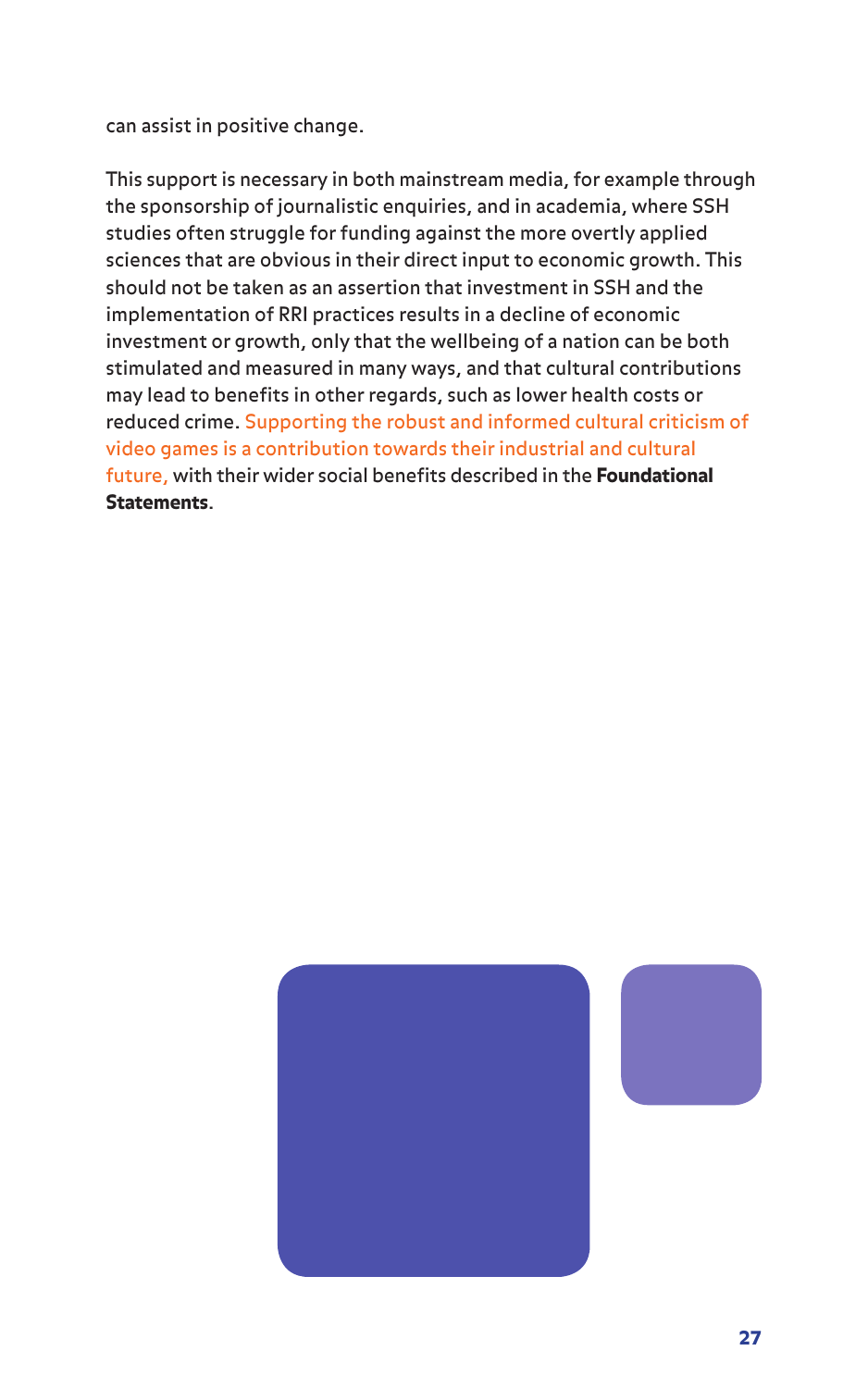The EU must nurture RRI principles as the foundation of European video game business through targeted research examining the impact of unethical game development practises

Although Gaming Horizons has shown many aspects of pro-social outcomes both embedded in games and in the personal ethics of their creators, there are always new challenges arising from the development of video game media. Of concern in current video game culture, at the time of writing, are exploitative and manipulative 'dark design' practices, which use compulsive psychology to maximise revenue from players, possibly to the player's detriment. One example of this are 'loot boxes', random collections of items that may enhance a player's experience, but which may also require a payment for each one and a substantial investment before a player gets the reward they desire. Loot boxes are not *a priori* unethical, but implementations vary and some are arguably exploitative. Other issues are likely to arise repeatedly in the future, such as the manner in which player data is tracked and analysed. A 2008 study by the U.S. National Institute of Mental Health (NIMH) found that a player's performance at various tasks in the video game *Duke Nukem* correlated significantly with depression.<sup>12</sup> Since that time, the quantity of data collected on players has increased enormously, leading to profound and personal insights being possible from their playing habits and performance. In conjunction with the depth of this insight comes a deep ethical and legal responsibility to protect this information, particularly in light of the General Data Protection Regulation (GDPR). It is likely that most video game companies are not prepared to exploit their data in this way, nor for the responsibility that comes from owning such intensely personal windows into the lives of players.

The length of time spent playing games, and the breadth of the population playing them, means that the risks and responsibility for (un)ethical practices may be unusually high for video games when compared to other media digital industries. When Chiara Rustici asks 'Are we taking on unnecessary data risk by over-collecting fresh personal data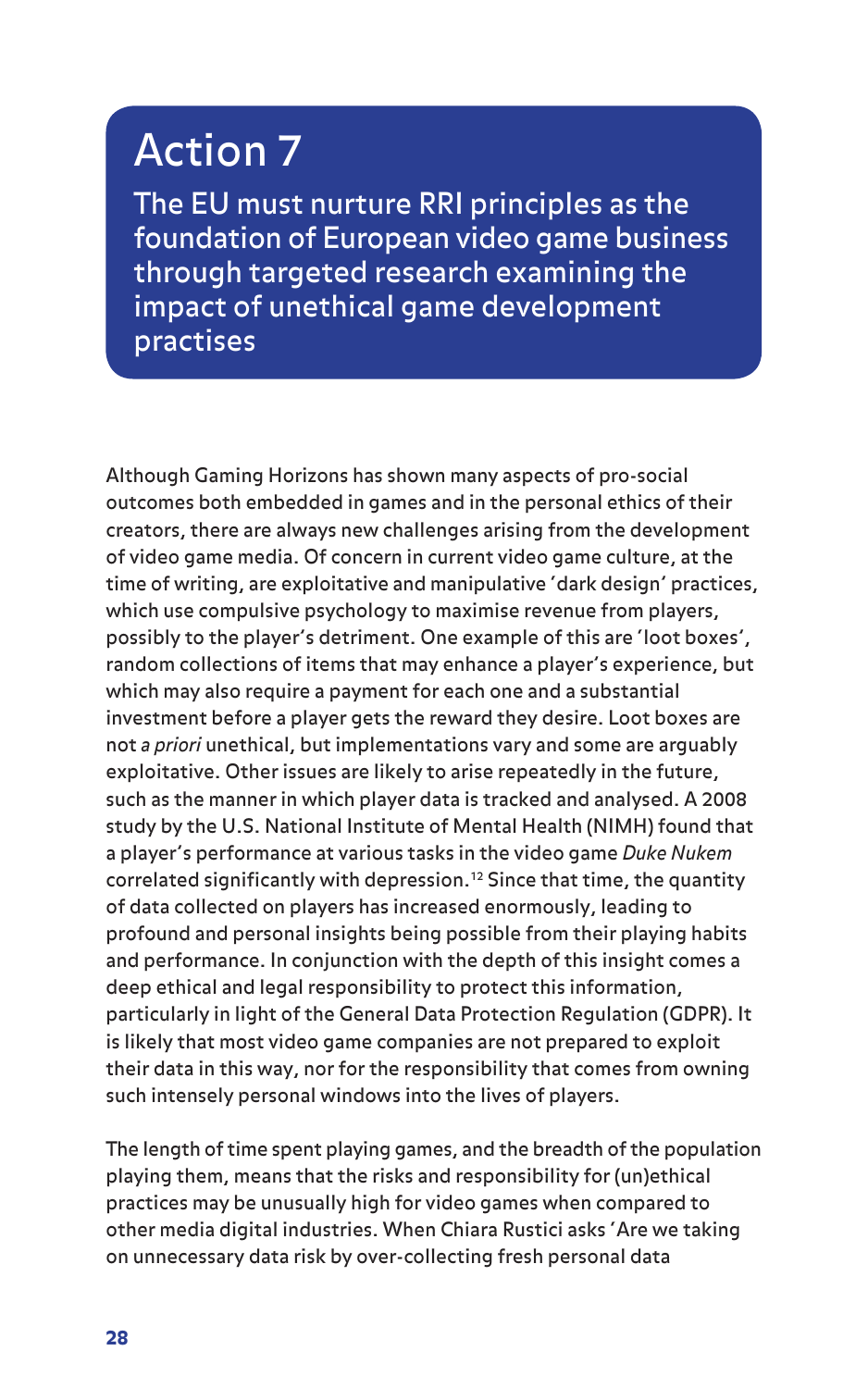(accidentally or due to lazy practices) that is not core to our business and has no ROI?<sup>'13</sup> the answer for many game developers be 'yes'. The growth of Artificial Intelligence is likely to impact on all technological sectors, and its combination with player data is likely to reveal insights that have potential for extremely positive and negative outcomes. Handling these implications will require specialised, media-aware researchers. Market forces alone cannot be allowed to dictate the path of such applications and design techniques to the video game sector, or society as a whole. Such applications of this data are currently rare, but there is broad potential for exploitation or the invasion of privacy.

In the popular mobile game *Pokémon Go*, players need to travel to physical locations in the world to collect virtual creatures. These locations were chosen based largely on an earlier game, Ingress, which had been most popular among affluent, white, middle-class Americans. When *Pokémon Go* was released, this meant that disadvantaged communities would be noticeably less likely to have convenient nearby physical locations at which to play the game, and correspondingly would need to pay more to get an equivalent experience to players living in an affluent neighbourhood.<sup>14</sup> The class-based, cultural, and racial exclusion that occurred in the game was entirely unintentional, but the impact on player communities was real. This provides a vivid example of how data systems in games can reflect systemic imbalances in privilege in society, excluding communities from play experiences that are available to others. That this imbalance could occur accidentally also highlights the potential magnitude of deliberate manipulation of data to exclude or target social groups.

With the increasing presence of Artificial Intelligence driving decisions in video game balancing and economies, a pro-active research agenda is necessary to assist in preventing physical-world systemic social biases and prejudices from manifesting in the virtual world and further deepening the digital and social divides. Industry collaboration would be beneficial, although perhaps not always necessary, and careful consideration of incentives for industry involvement will be important to achieving worthwhile insights. Some unethical practises may be unintentional outcomes of systems that could have been avoided with greater consultation and examination, but others may be driven by the need to survive, at almost any cost, in the highly competitive video game industry. With such powerful social and economic factors at play, it is imperative that the EU exercises its influence to improve the integration of RRI with the video game industry through the development of compelling fundamental and applied research calls for all video game sectors (education, arts, and entertainment games).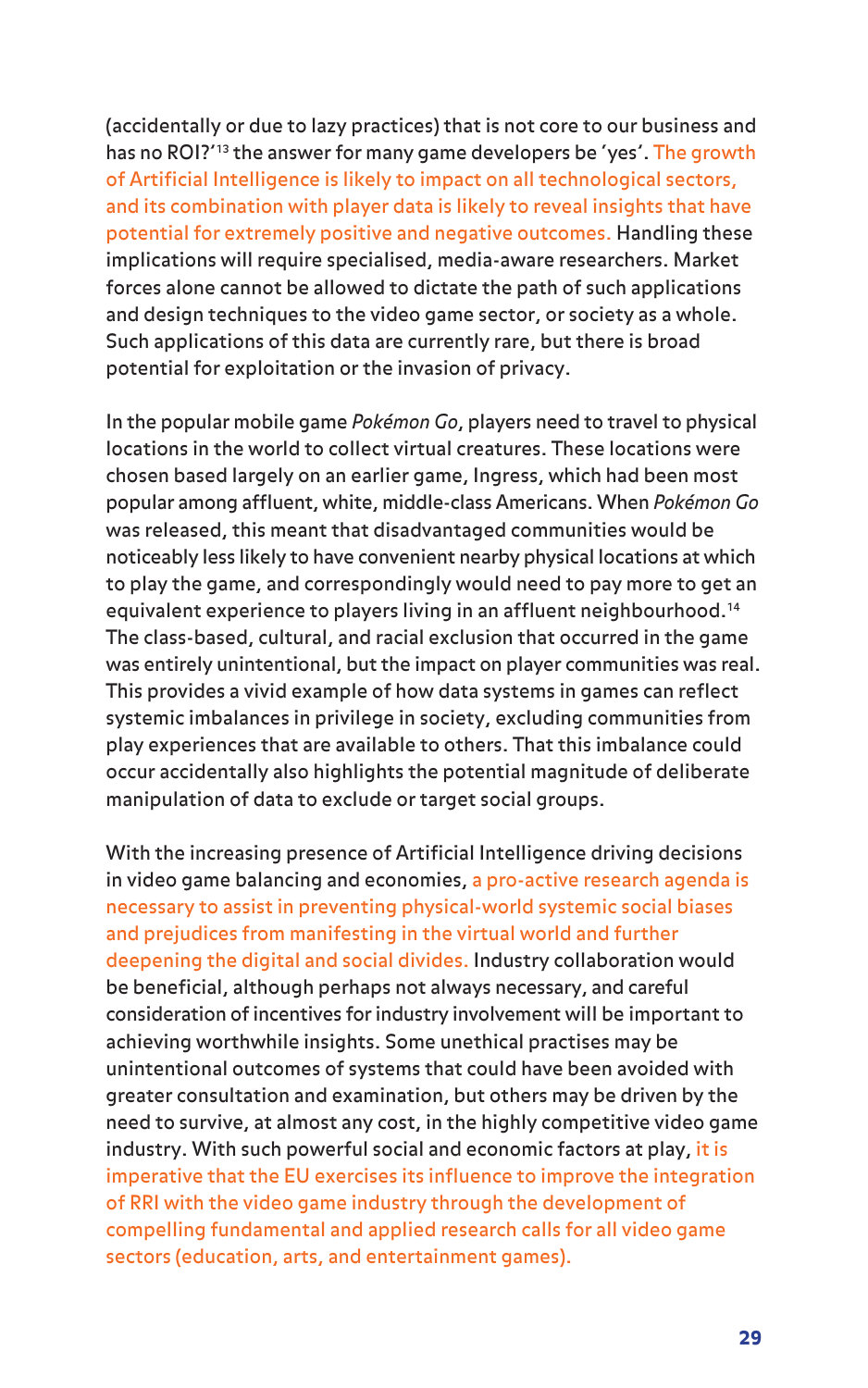<sup>12</sup> Sussman, P. (2008, March 11). Feelings of depression? Nuke 'em! Retrieved December 08, 2017, from http://edition.cnn.com/2007/TECH/science/06/11/depression.diagnosis/

لتتبيت

- <sup>13</sup> Rustici, C. (2017, December 14). GDPR: the new data-protection law giving watchdogs a mega bite. Retrieved January 19, 2018, from https://www.theguardian.com/legal-horizons/2017/ dec/14/gdpr-the-new-data-protection-law-giving-watchdogs-a-mega-bite
- <sup>14</sup> Akhtar, A. (2016, August 09). Is Pokémon Go racist? How the app may be redlining communities of color. Retrieved December 08, 2017, from https://www.usatoday.com/story/tech/ news/2016/08/09/pokemon-go-racist-app-redlining-communities-color-racist-pokestopsgyms/87732734/

. . . . . . . . . . . .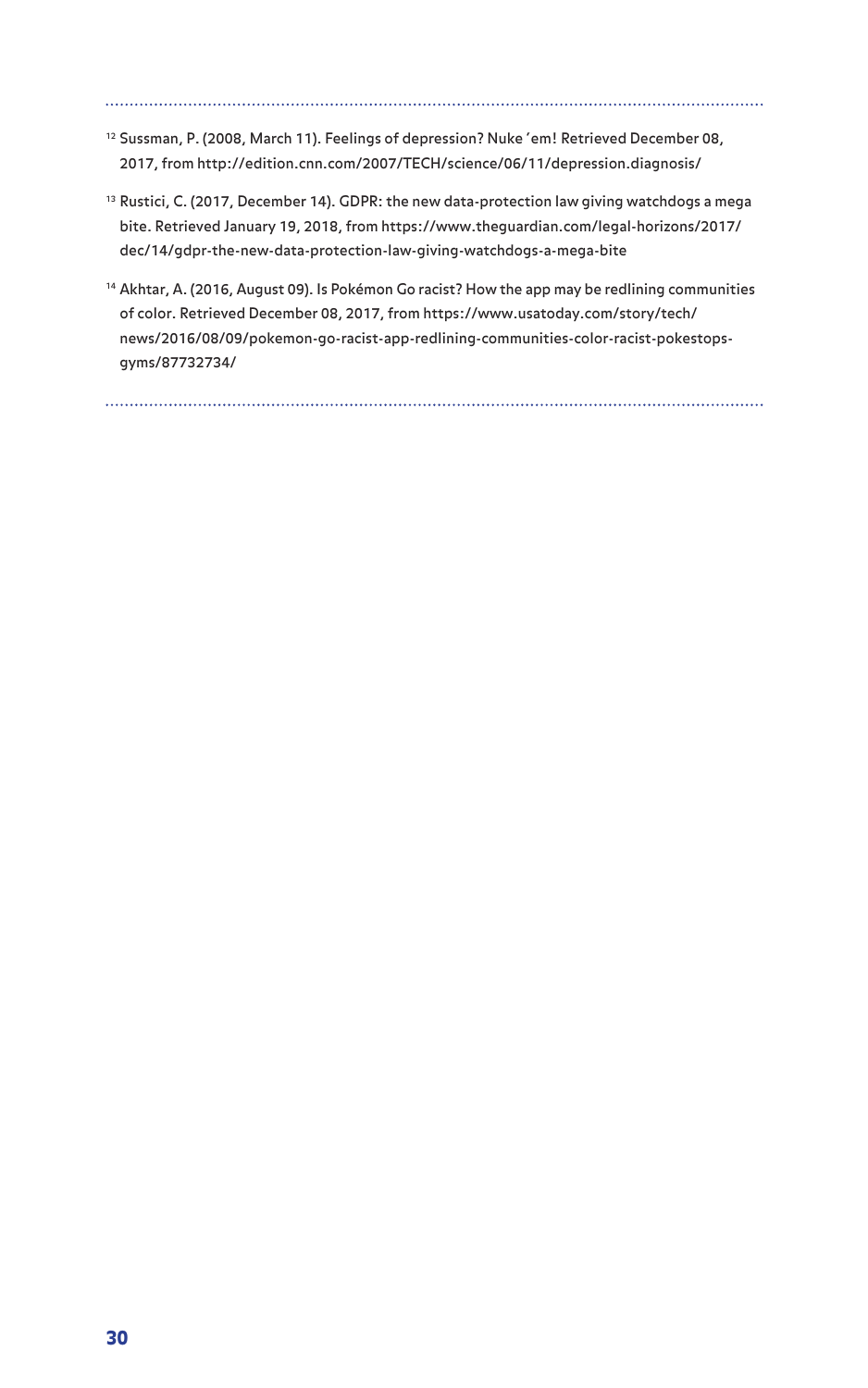The EU should prioritise the development of all-round teacher competencies as a keystone for furthering game-based learning

The Foundational Statements 1 to 5 naturally have major implications for game-based learning. Many of the education-related criticalities highlighted in this manifesto are the result of a non-critical, somewhat naive view of games and learning. Many of the players and educators interviewed in Gaming Horizons questioned the assumption that games, by definition, are a magic pill for boosting student motivation and engagement, and therefore learning. The educational landscape they describe is one in which the widespread enthusiasm for games is not always matched by a firm grasp of the complexities that game-based learning often presents. This suggests that the way forward is not so much to focus on the adoption of one particular game for learning but on helping teachers to develop the competencies they need to harness the potentials offered by existing games, of all kinds, by integrating them when designing the learning environment and planning their teaching.

Firstly, teachers require much greater awareness of the role that games play in young people's lives and personal development, regarding both potentials and pitfalls. This means that teacher education and teachers' professional development must consider the different ways that games motivate and engage, both in informal and formal contexts. Teachers should also have an appreciation of the affordances that all types of games offer for learning, and should not underestimate the impact that games have on young people's development, language and culture. This means looking beyond serious games specifically dedicated to the learning of curricular content, and exploring other avenues for gamebased learning. These include critical use of entertainment games, artistically oriented games, gamification, games for media education, and game-making activities. At the same time, teachers need to be made aware of the potential risks involved with games and gamification, as well as the conditions under which games can be a means towards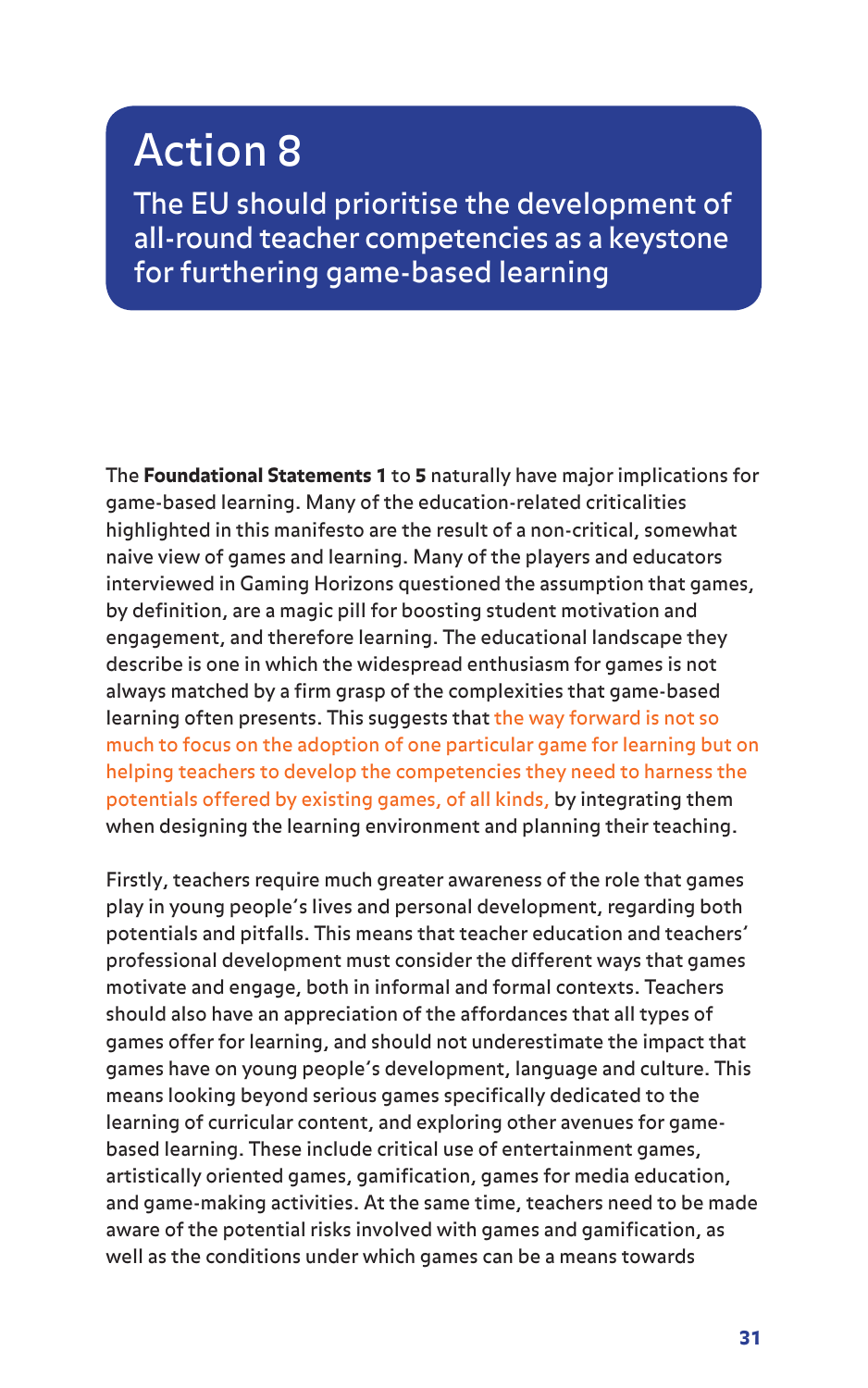inclusive education. Lastly, teacher training should focus on how to ensure that game-based activities are well planned and designed, learner centred, respectful of individual preferences and inclinations, and aligned with learning objectives. In other words, choosing to use a game in education should be part of the much broader decision-making process needed to design a learning activity. In the process, teachers should seek to foster student awareness of their relationship with games and gaming in the context of their interaction with the modern media landscape.

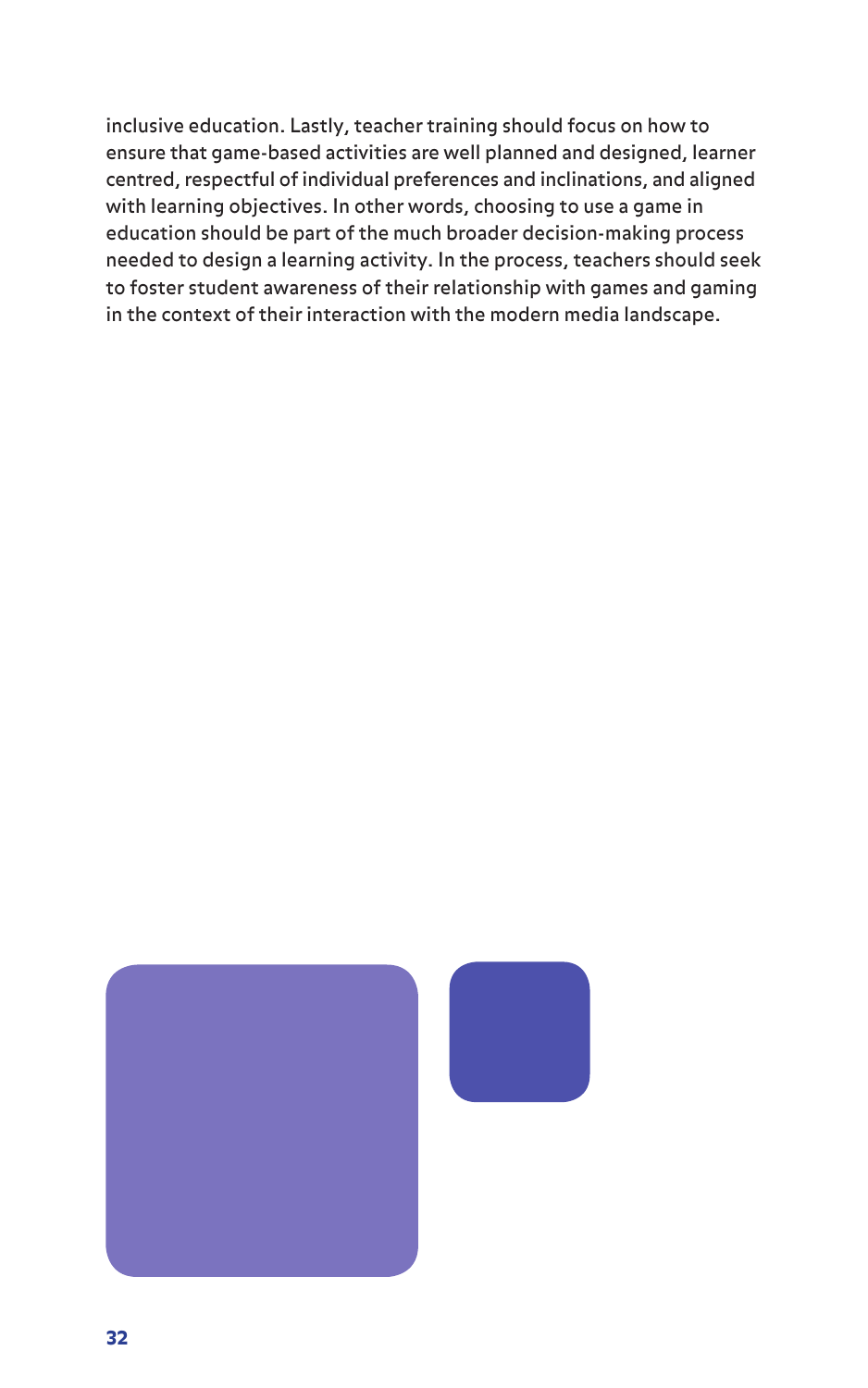The EU should promote initiatives helping citizens and society at large to understand the role games play in personal development, especially of younger players

Awareness-raising initiatives for citizens in general and parents in particular should be promoted to ensure that parents, families, and young people have a firm grasp of the role that games play in personal development, particularly of children and young people. Video game play should become a prime opportunity for parents to spend quality time with their children, to accompany them into a period of life in which they explore worlds on their own, and develop their personal and social identity. With this in mind, the EU should fund and promote initiatives helping to ensure that all those involved in decision making about gaming and education are better informed and have more nuanced attitudes to the medium.

The aim here would be to raise video game literacy at the level of families, allowing them to gain understanding and control of the games they engage with. More particularly, these initiatives will give parents a firmer grasp of the ways games contribute to, and impact on, young people, and it will help parents to deal confidently with both children and adolescents' interactions with video game content and culture. These initiatives should also promote the development of socially conscious sources of information about individual games, so as to lower the resistance and fears that lead many parents, teachers, and school leaders to adopt misguided attitudes to and restrictions on gaming. In parallel with Action 6 (support for robust and informed criticism), future generations can be educated to critically navigate interactive media landscapes and to experience positive growth from these experiences. This would help those in education to leverage the potential gameplay offers for learning more effectively, in part through greater appreciation of the intrinsic value of play itself, pursued freely and for the sole purpose of personal enjoyment. At the same time, these initiatives should seek to enhance players' ability to self-regulate their gaming habits and to control their behaviour when playing. A key aspect here is assisting young players to reflect constructively about the different ways they can, and already do, develop their personal identity through games.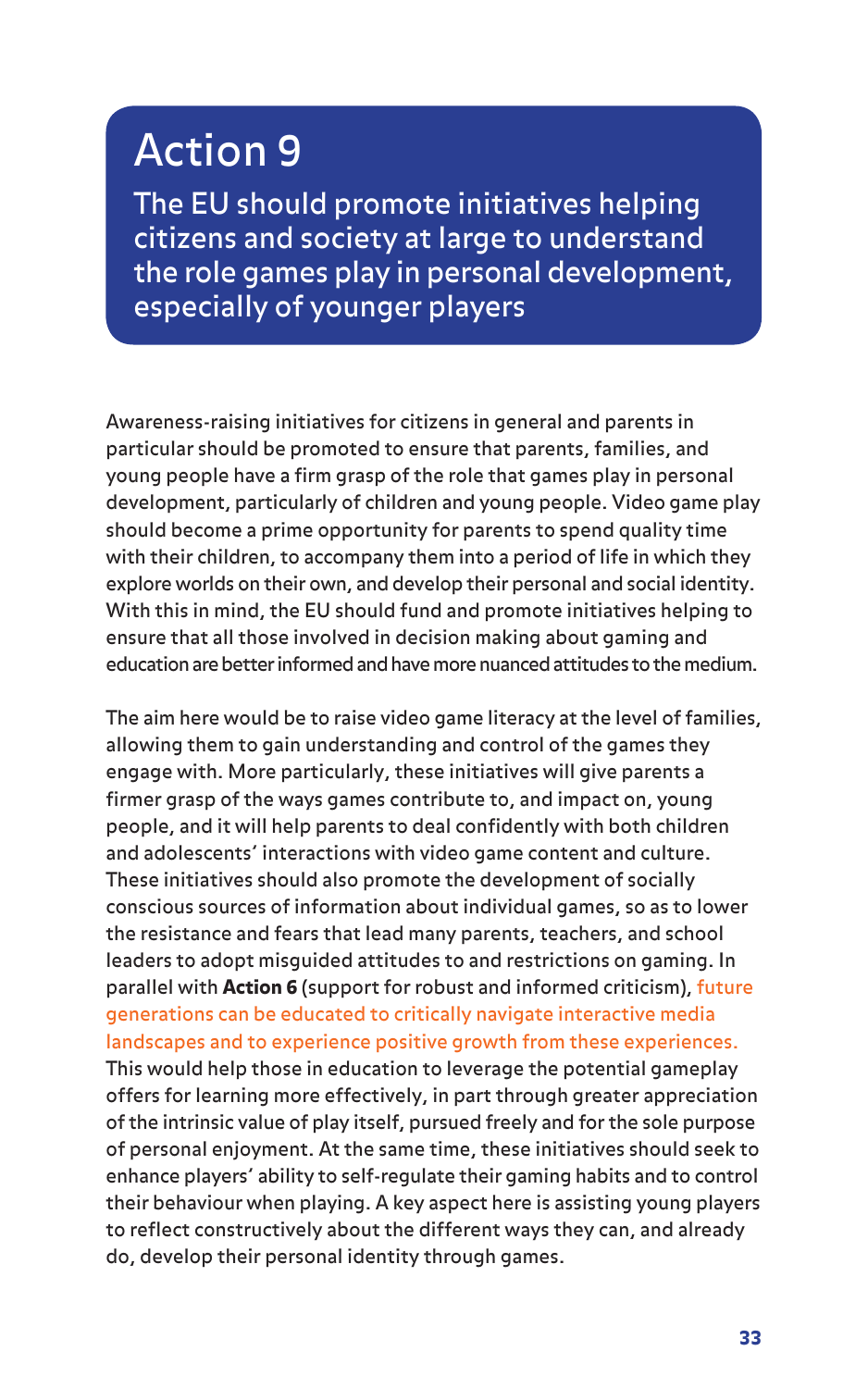# Play is our past, present, and future

W

e are born desiring human contact and play. This is part of who we are and how we grow. The development of commercial digital games in the last fifty years has given a new range to the possibilities for playful systems, giving them scope for complexity that is impossible in

physical media. The advent of smartphones, consumer-priced Virtual Reality, and Augmented Reality means that, more than ever before, society has the opportunity to see and interact with complex systems in highly intuitive ways. Physical and digital games can address social needs directly through education and training, and less directly (but no less powerfully) through relaxation, economic and political commentary, and building social bonds. Video game communities make it possible for audiences across the planet to play together, and for developers anywhere to distribute their games around the world.

We need to exercise caution around arbitrary delineations that are intended to indicate social merit and worthiness: many games that aim to be good for society fail to produce intended results, while other games that were small-scale experiments sometimes transform lives. Games that are thematically antisocial can relieve stress, games that are prosocial can make excluded communities feel visible for the first time. The boundaries between education, arts, and entertainment games, which are currently present in policy and education, are not functioning in the interests of players of all ages and need to be radically redrawn. This is not to claim that 'all games are good'; quality and applicability criteria apply to all types of games, but these criteria are not currently functioning as desired.

We need to step away from Neoliberal instrumentalisation of leisure that frames pleasure as a path worth pursuing only when it leads to economic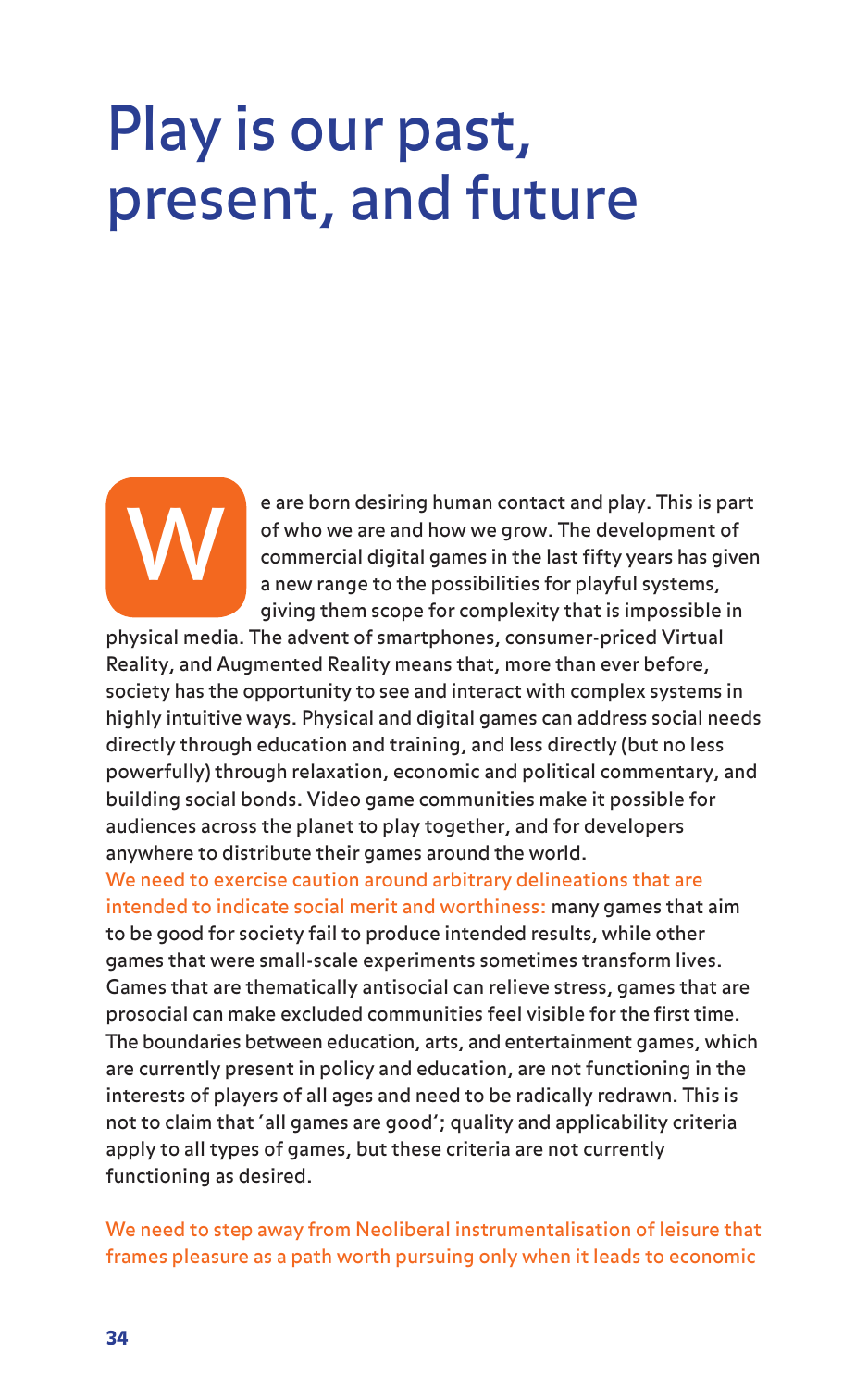productivity. Equalising opportunities for social and cultural enjoyment for the happiness of all citizens is a worthy goal for a civilised society, not an up-tick in a GDP that likely will not be reflected in the pockets of workers. Pure play undermines and outmatches the goals of productivity, because it brings no immediate economic worth (otherwise it would not be pure play) but it can also greatly enrich players' lives. Playfulness finds ways of subverting work and making outcomes in pleasure for people. Happiness and personal fulfilment should be acknowledged as a primary social objective, and video games have their role to play in this.

Pleasure is only ever consensual. To command a person to enjoy an experience is a violation which, at best, devalues the activity, at worst it destroys and reconfigures it entirely, resulting in the rejection of playfulness in learning, as well as many of the deepest structural problems of society. To play is to learn about ourselves, others, and the world, but it must be entered into willingly. Games that transform and educate must also primarily be games that the players desire to engage with. There is a craft in the creation of entertainment that needs to cross the boundaries into the serious and applied games sector, and there is a responsibility and research orientation from that sector that could also benefit the entertainment world. The boundaries between research, industry, and education, which are currently reinforced through funding, are counterproductive. Education cannot use games as a magic pill to boost motivation and engagement and expect an activity to remain the same when its context changes from willing home engagement to classroom conditions. A wider perspective on games and learning is needed, and European policy has a key role to play in fostering this change. The development and implementation of games for explicit learning purposes is but one facet of the cultural significance of games in European society. European policy must listen to game developers from outside the education/training sector and seek their engagement with these challenges. The actions in this manifesto may help bridge the gap between research and the wider industry. If this does not occur then the industry will continue to follow dominant market forces, with unpredictable outcomes for the welfare of players, developers, and society. Policy must directly engage with video game content, creation, and culture to play a role in shaping the way that games change the lives of children and adult audiences.

The name 'game' makes these things sound trivial, but we are working at the birth of a new expressive medium. What seems new and strange today will be commonplace tomorrow. The Foundational Statements here will be the accepted basis of the future of the medium, but the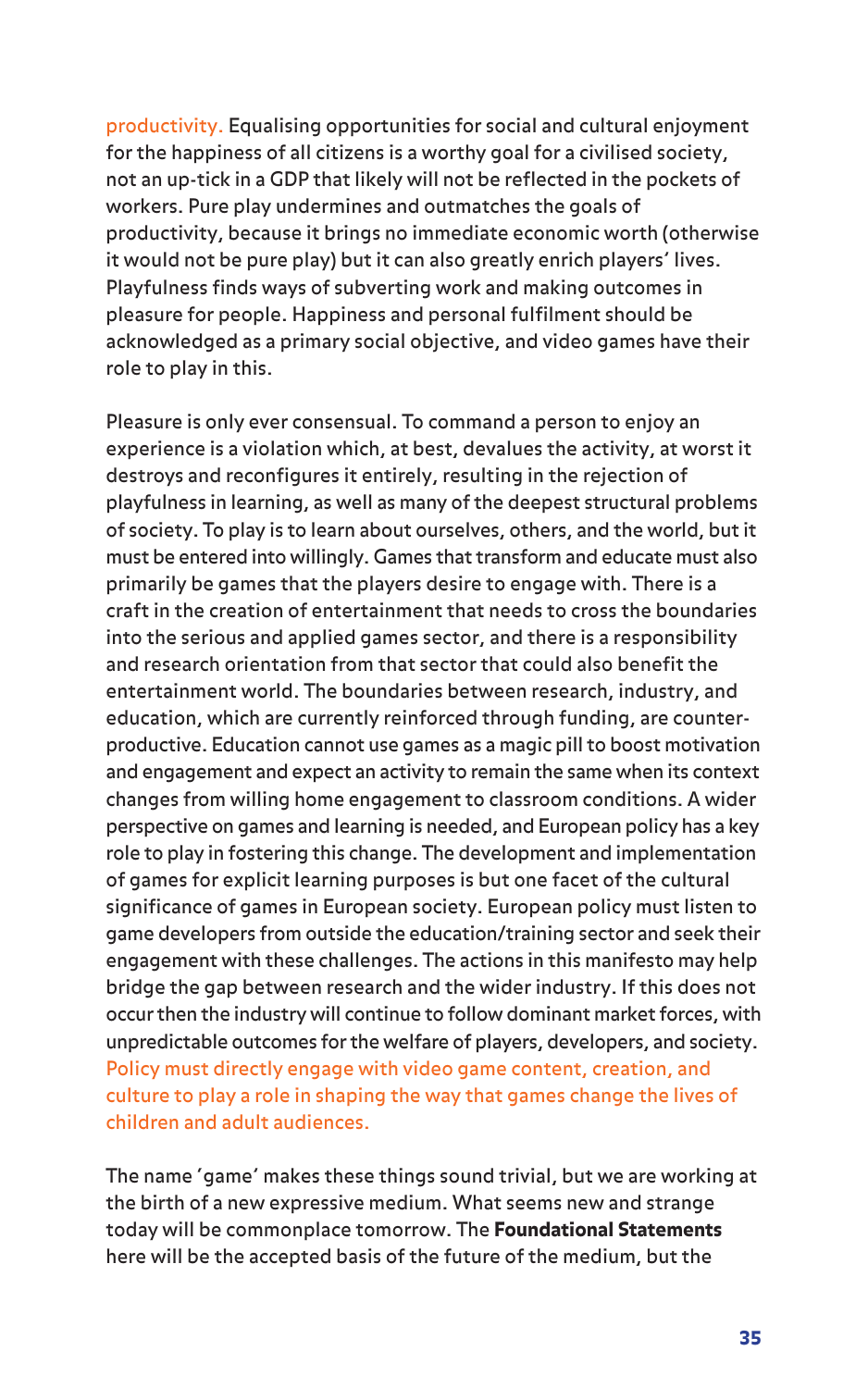actions are outside of the control of the manifesto's writers. If followed, they may help shape the path of video games, fulfilling their potential as culturally complex and nuanced artefacts, but if not … games will go on, but their leadership will likely fall outside of Europe. Games are resilient because playfulness is an innate desire of all people. It is our choice whether, and how, we will interact with them.

Signed:

#### Dr. Mata Haggis and The Gaming Horizons project team

#### Dr. Mata Haggis

*Professor of Creative and Entertainment Games NHTV: Breda University of Applied Sciences* Lead manifesto author

#### The Gaming Horizons project team

*University of Leeds CNR-ITD* For more information about Gaming Horizons please see page 38, or visit: https://www.gaminghorizons.eu/

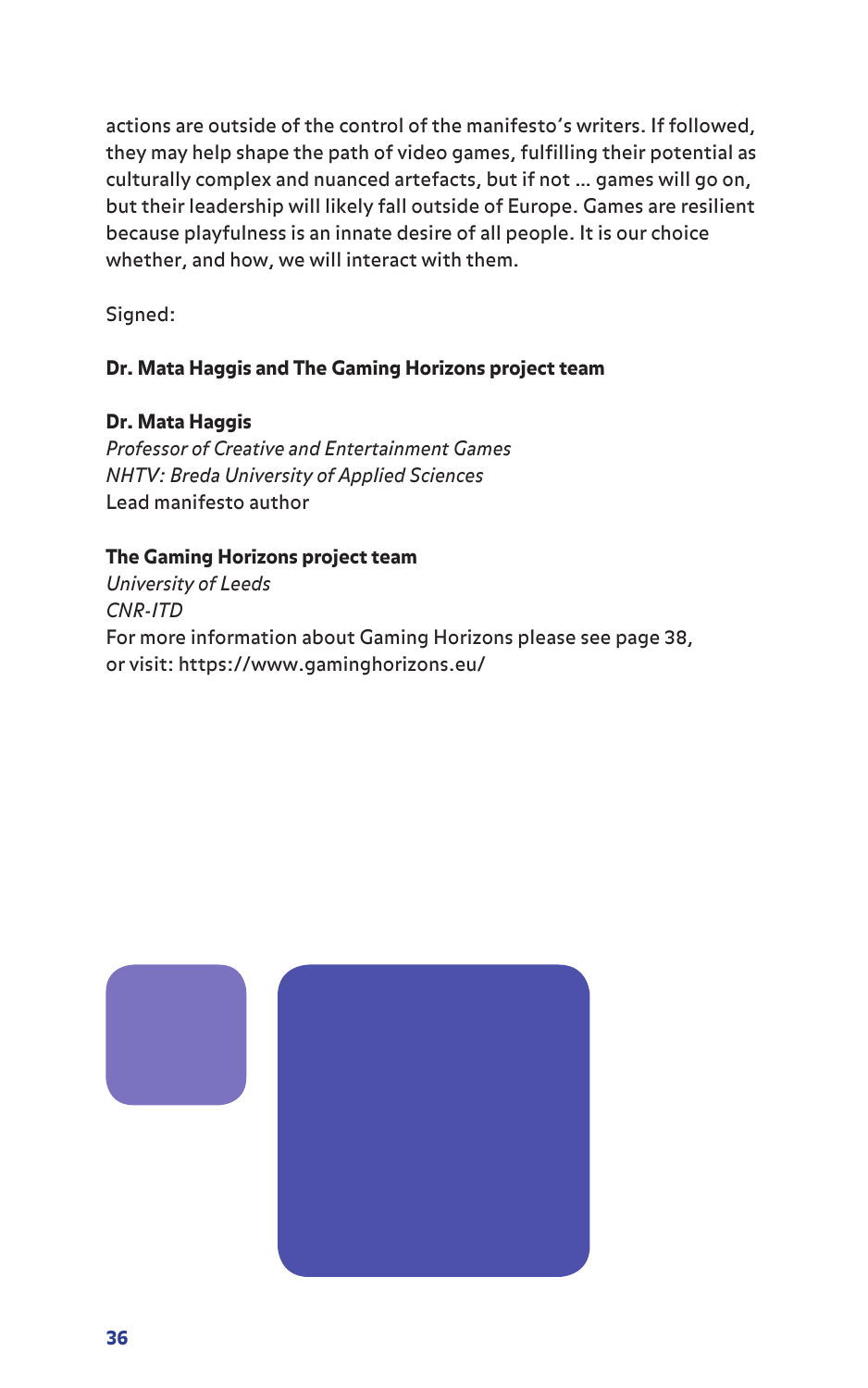### Foundational Statements

| Foundational Statement 1 Playfulness is a primary, unintentional, and<br>atavistic route to learning                        |
|-----------------------------------------------------------------------------------------------------------------------------|
| Foundational Statement 2 All video games can improve or harm the lives<br>of their players, regardless of type or authorial |
| intentionality                                                                                                              |
| <b>Foundational Statement 3</b> Playing for its own sake is a worthwhile                                                    |
| activity                                                                                                                    |
| <b>Foundational Statement 4</b> All types of video games are already part of the                                            |
| wider discourse of our self-reflexive society                                                                               |
| <b>Foundational Statement 5</b> All video games combine the Social Sciences                                                 |
| and Humanities (SSH) with technology and<br>innovation                                                                      |

### Manifesto Actions

- Action 1 The EU should recognize and promote the arts, craft, and engineering dimensions of games so they reflect European values rather than predominantly market forces
- Action 2 The EU should assist in ensuring games support a balanced and diverse representation of European society
- Action 3 Broad-based, responsive research should be promoted to explore the deep structures of design and techniques of development underpinning all video game types
- Action 4 Video game research outputs and dissemination must take greater account of the innovative and very rapidly changing nature of game development or risk irrelevance: the language, dissemination media, and timeliness of research outputs must match the cultural context and expectations of content developers
- Action 5 Research, education, and social manifestations of video games must consciously include SSH and Responsible Research & Innovation (RRI) principles: explicitly and emphatically in research calls, as a valued constituent of the education for upcoming game developers, and through support for the cultural phenomena surrounding video games
- Action 6 Support should be provided for robust and informed criticism of video game content, creation, and culture, contributing to their industrial and cultural future in both popular and academic media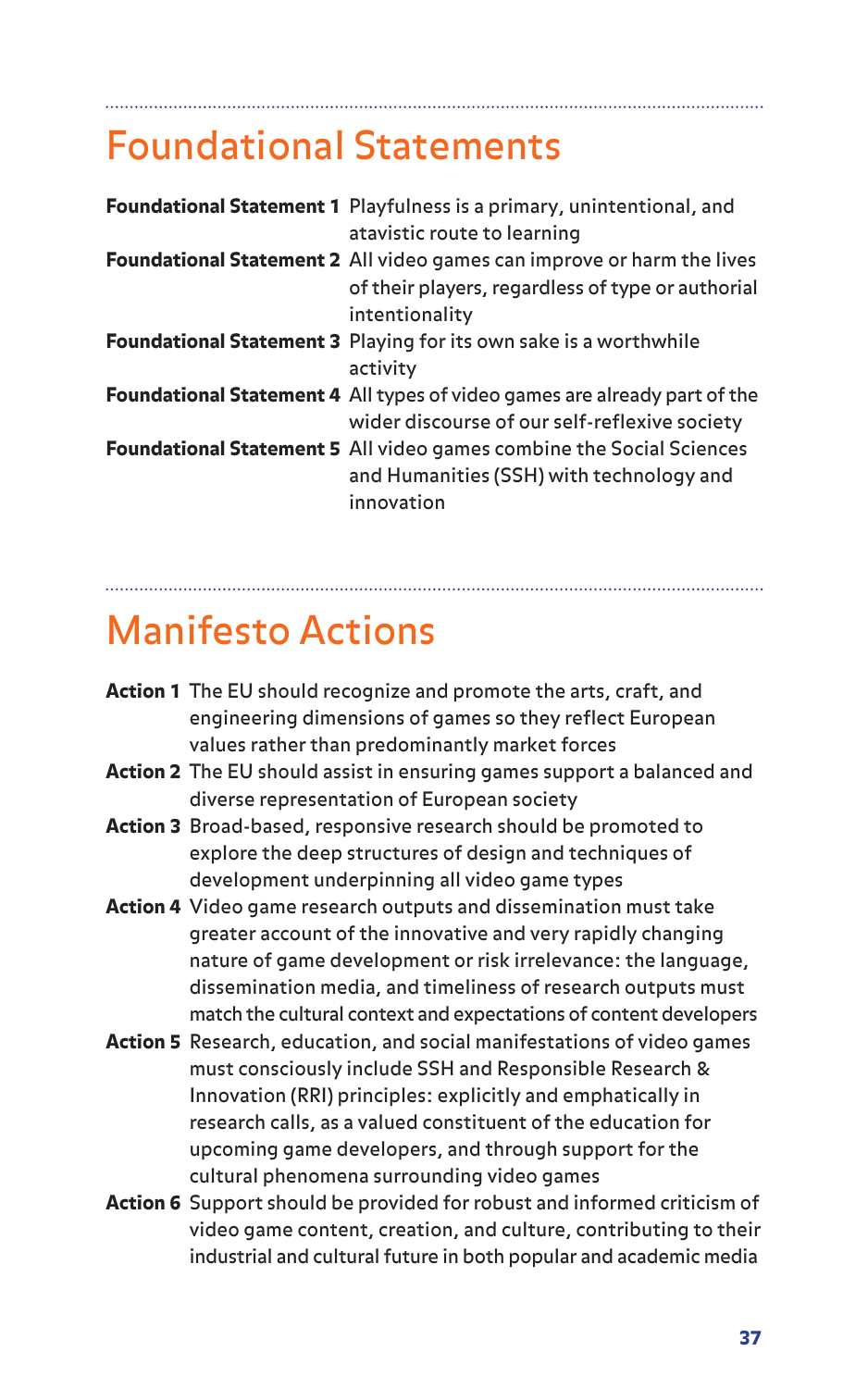- Action 7 The EU must nurture RRI principles as the foundation of European video game business through targeted research examining the impact of unethical game development practises
- Action 8 The EU should prioritise the development of all-round teacher competencies as a keystone for furthering game-based learning
- Action 9 The EU should promote initiatives helping citizens and society at large to understand the role games play in personal development, especially of younger players.

### About Gaming Horizons



Gaming Horizons is a European project that seeks to challenge and expand common understandings of what video games are and what they can be. The project is based on evidence collected through a range of research activities and a consultation process with stakeholders from various groups: game developers, education professionals, players and their families, researchers, policy.

To read/watch the other research outcomes and for more information, please visit: https://www.gaminghorizons.eu/



Horizon 2020 Research and Innovation Programme – Grant Agreement No 732332





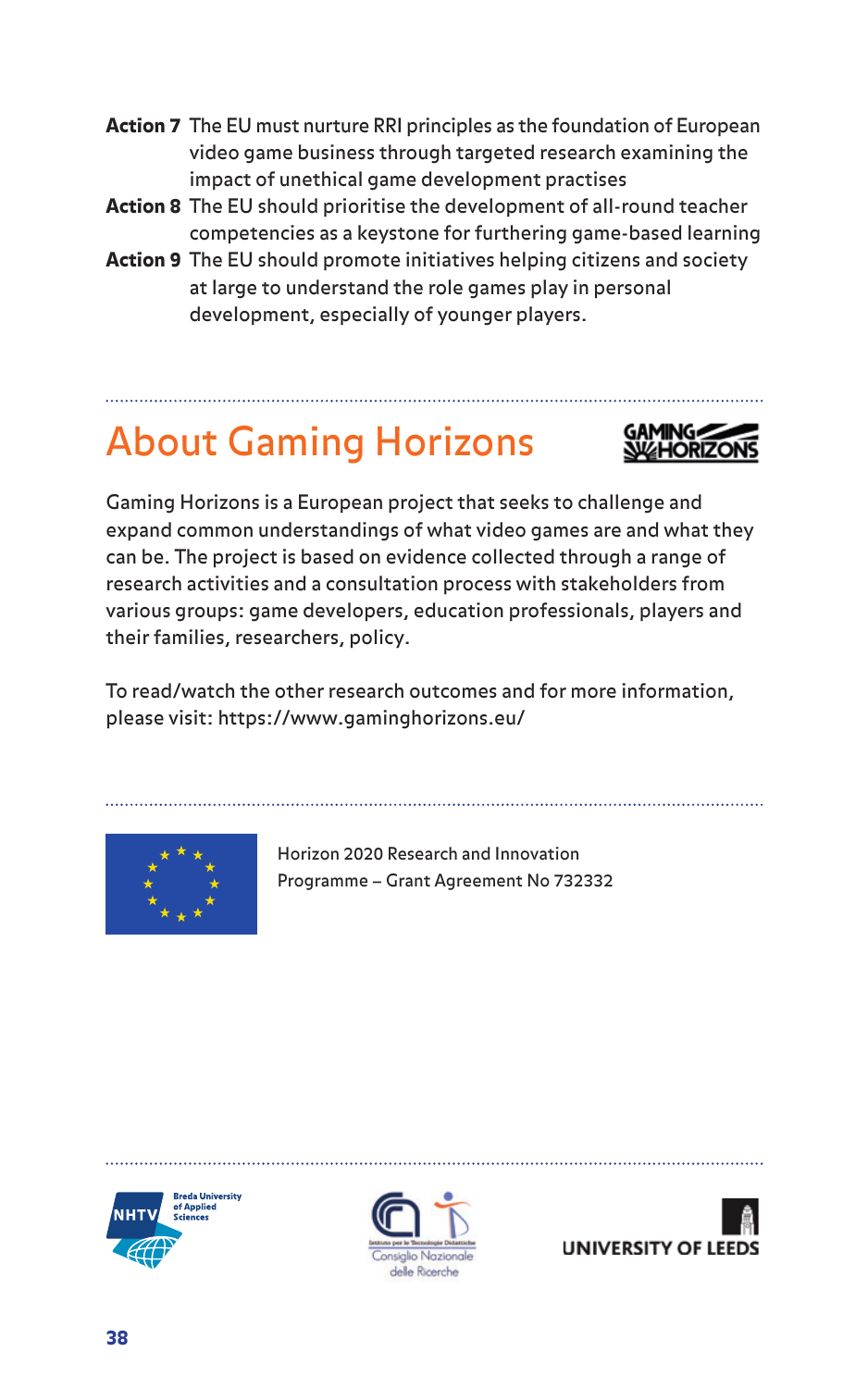### Project Structure

#### Gaming Horizons project coordinator

Carlo Perrotta

#### Team leaders

Donatella Persico, CNR-ITD Mata Haggis, NHTV: Breda University of Applied Sciences

#### Main researchers

Chris Bailey, University of Leeds / Sheffield Hallam University Thomas Buijtenweg, NHTV: Breda University of Applied Sciences Jeffrey Earp, CNR-ITD Marcello Passarelli, CNR-ITD Francesca Dagnino, CNR-ITD Flavio Manganello, CNR-ITD Francesca Pozzi, CNR-ITD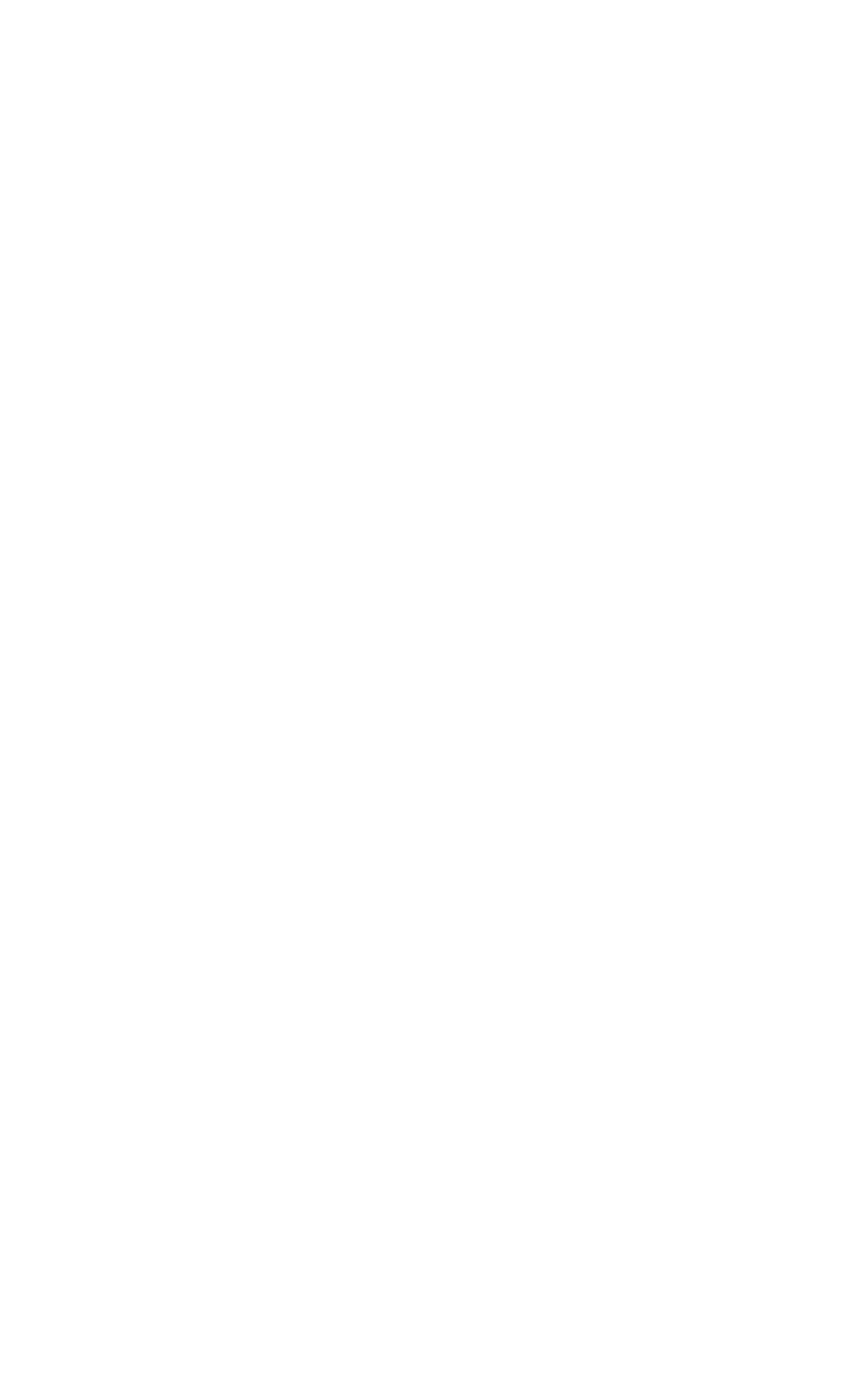